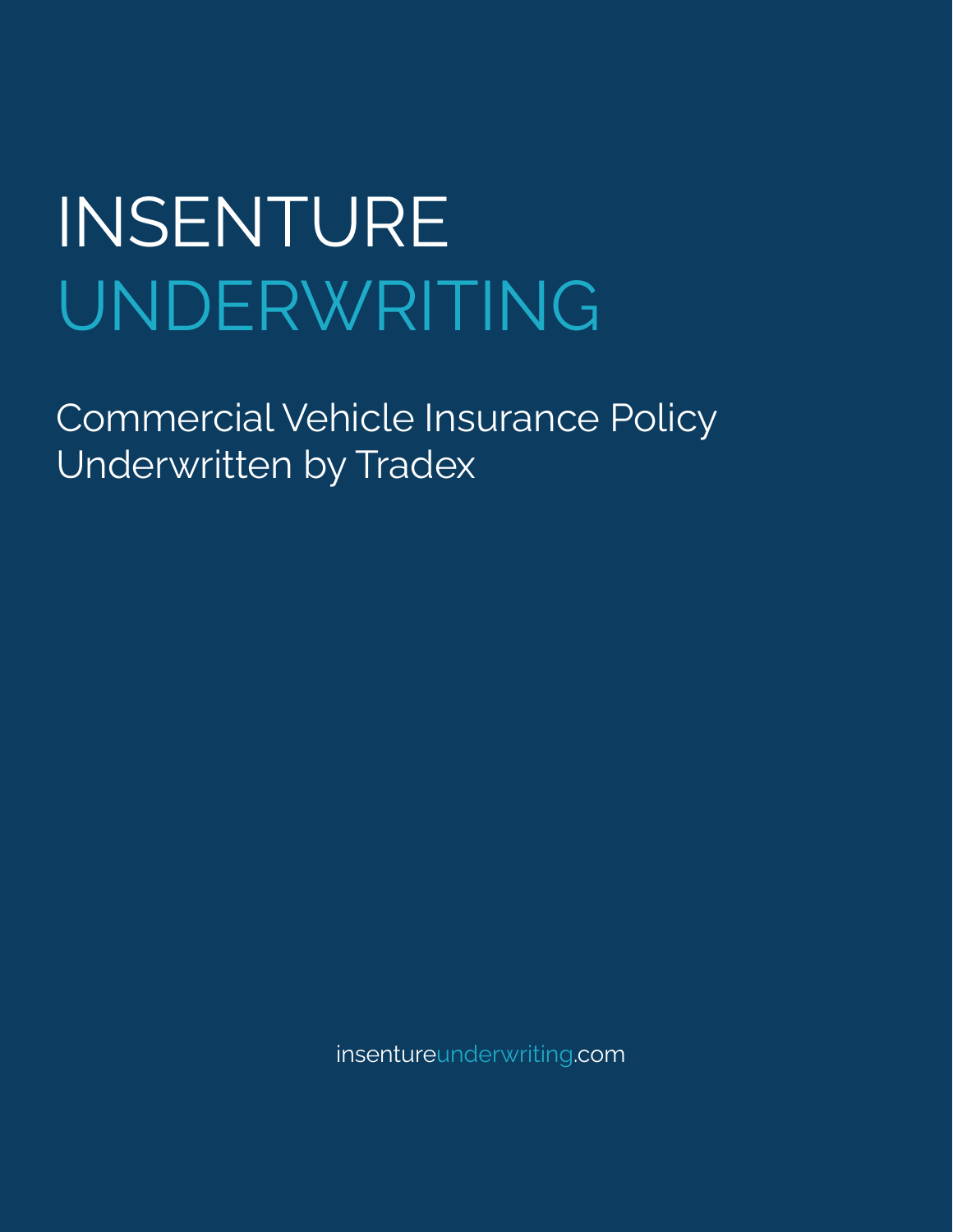If you have had an accident call the 24 hour Claims Helpline on 0343 903 1892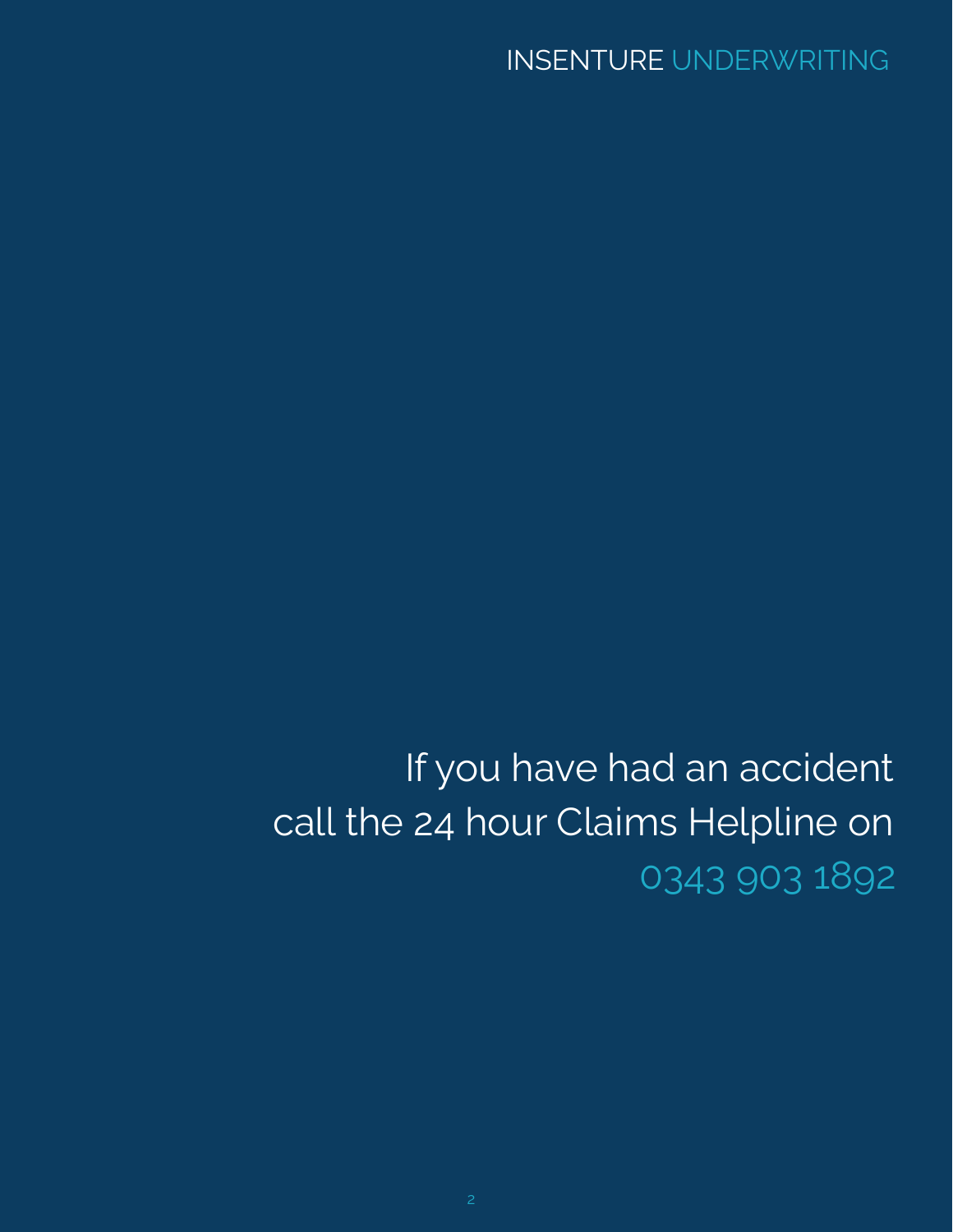# **Contents**

| Introduction to your policy                     | 4         |  |
|-------------------------------------------------|-----------|--|
| Making a claim                                  | 5         |  |
| <b>Definitions</b>                              | $6 - 9$   |  |
| <b>Users and Drivers</b>                        | 10        |  |
| Use Exclusions                                  | $10$      |  |
| <b>Driver Exclusions</b>                        | 11        |  |
| European and foreign use                        | 12        |  |
| Section 1 - Liability to others                 | $13 - 14$ |  |
| The cover                                       | 13        |  |
| Section 1 Extensions                            | 13        |  |
| Section 1 Exclusions                            | 14        |  |
| Section 2 - Your vehicle                        | $15 - 19$ |  |
| The cover                                       | 15        |  |
| Making a claim<br>۳.                            | 15        |  |
| How we will settle your claim<br>Ξ.             | $15 - 17$ |  |
| Section 2 Exclusions                            | $18 - 19$ |  |
| <b>General Conditions</b>                       | $20 - 24$ |  |
| <b>General Exclusions</b>                       | $25 - 26$ |  |
| No Claim Bonus                                  | 27        |  |
| Protected No Claims Bonus                       | 27        |  |
| How to make a claim                             | 28        |  |
| Important information                           | 29        |  |
| Essential Information & Notification of changes |           |  |
| Our Service Commitment                          |           |  |
| How we use your information                     | $34 - 36$ |  |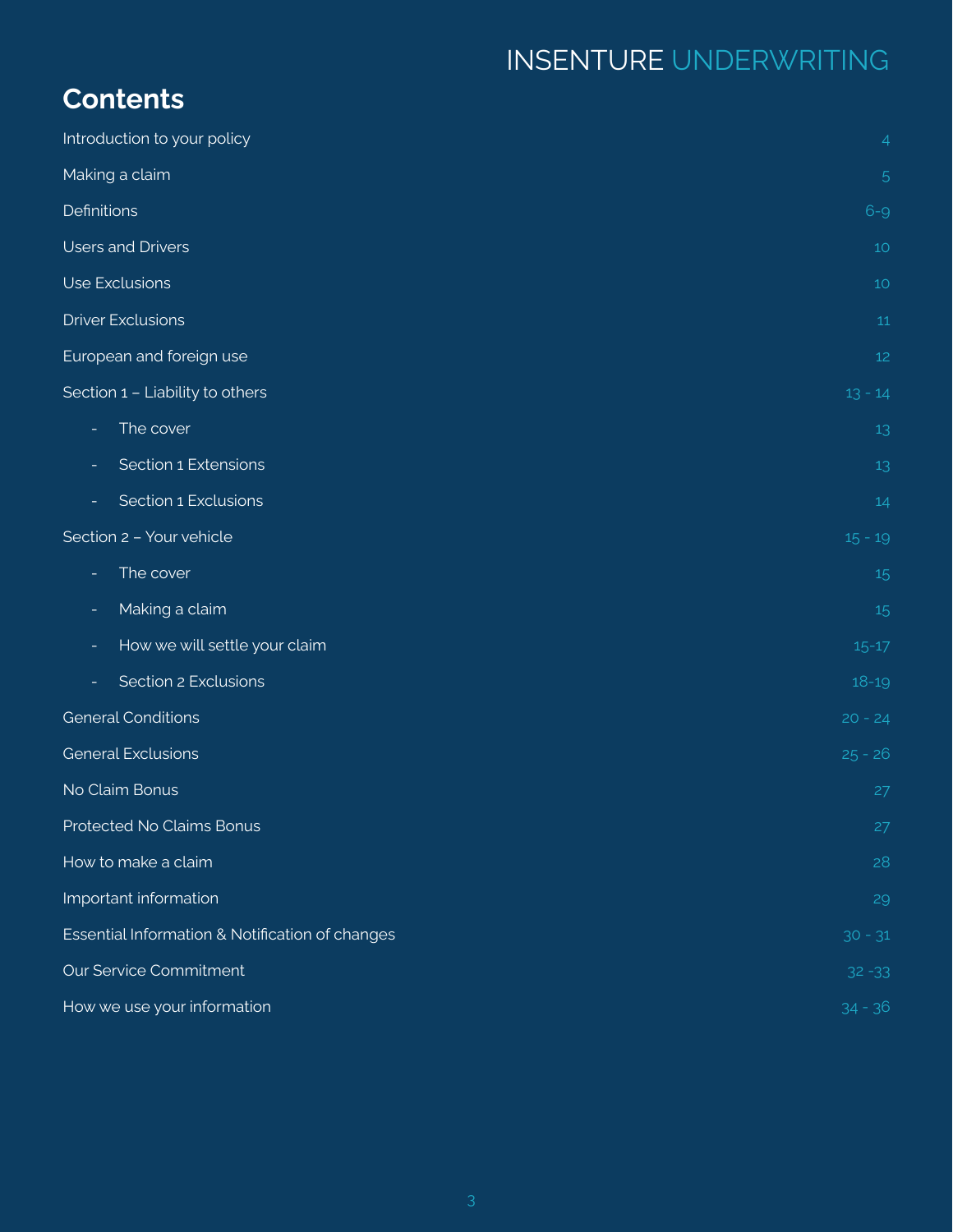# **Introduction to your policy**

Thank you for choosing to purchase an insurance policy arranged by Insenture Underwriting Services Limited and underwritten by Tradex Insurance Company Limited.

This policy is a legal contract which relies on the information you supplied when you applied for this insurance. We use the information to decide what cover to provide and how much you will pay. It is therefore essential that all the information given is complete and accurate and that you have not withheld or misrepresented any information which will affect your insurance. It is also important that, throughout the life of this policy, you tell your broker or agent immediately if there are any changes in your circumstances or to the information already given. If you are not sure whether something is important or relevant, please tell your broker or agent anyway as failure to do so may affect a claim, the cover provided, invalidate your insurance or result in it not operating fully or a claim payment being reduced.

This policy, together with your schedule, certificate of motor insurance, statement of fact and any endorsements that apply, sets out the insurance protection being provided in return for your premium. It also tells you how to make a **claim** and how to contact us.

This policy may be insured by more than one insurer or co-insurer. The certificate of motor insurance will show this and detail who the insurers or co-insurers are.

The subscribing insurers' obligations under this contract of insurance are several and not joint and are limited solely to the extent of their individual subscriptions. The subscribing insurers are not responsible for the subscription of any co-subscribing insurer who for any reason does not satisfy all or part of its obligations.

Please read all the documents carefully and keep them in a safe place. You will see that certain words and phrases which have specific meanings have been defined and are in bold type throughout your policy. If you find any errors in any of the documents we have sent you, please tell us immediately so that we can make the necessary changes. We recommend that you keep a copy or record of all information you give to your broker, agent or to us.

Signed for and on behalf of the Insurers by:



# **Nick Taylor** Chief Executive Officer **Tradex Insurance Company Limited**

Tradex Insurance Company Limited is authorised by the Prudential Regulation Authority and regulated by the Financial Conduct Authority and the Prudential Regulation Authority. Register number 202917. Registered office: 7 Eastern Road, Romford, Essex RM1 3NH. Registered in England and Wales No. 2983873.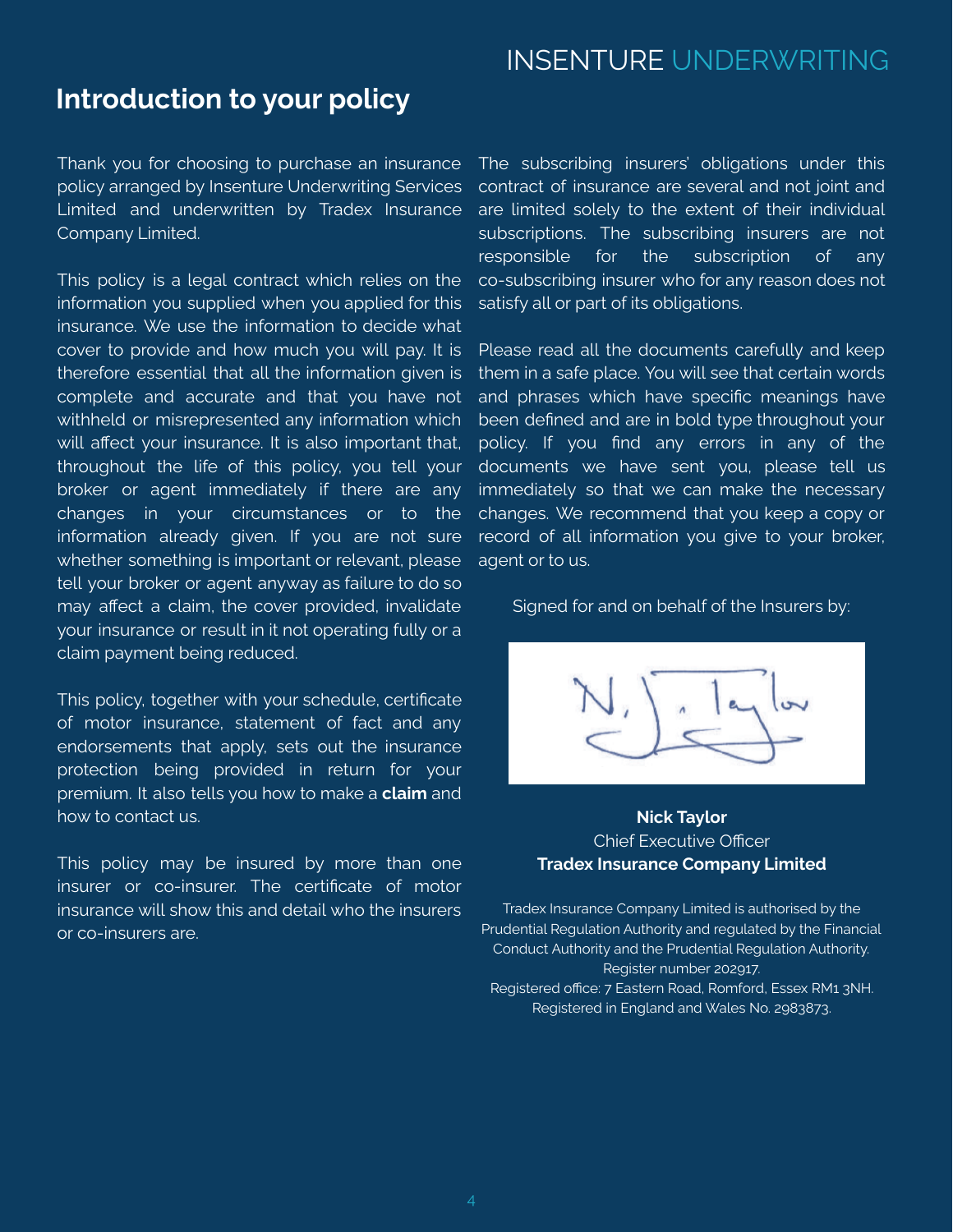# **Making a claim**

When advising a claim or contacting a helpline, please give your name, policy number and full details of your claim.

# **Motor Incidents**

Please call on 0343 903 1892 within 24 hours of the accident, but ideally within 1 hour. This is regardless of whether you wish to make a claim under the policy or not. Delay in notification of an incident may invalidate your right to claim.

- So as not to prejudice your claim, you must report all incidents to us within the timescales set out in General Conditions (see page 20). In any event, all claims must be reported to us within 48 hours of your becoming aware of any circumstance which may give rise to a claim.
- If a camera, digital CCTV recording system and/or telematics is fitted to your **vehicle** you must provide us with all records, footage and/or memory cards as soon as is practicable.
- You must report every incident as promptly as possible even if there is no damage to your vehicle or you were not at fault;
- If the vehicle has been stolen, you must upon discovery advise the police and inform us of the crime reference number and if applicable, the vehicle tracing company.
- We will require full details of the incident including the names and addresses of everyone involved including your passengers and any witnesses;
- You must send us, unanswered, every writ, summons, legal process or other communication about the claim from any other third party as soon as you receive it;
- You must tell us in writing as soon as is practicable when you or your legal representatives become aware of any prosecution, inquest or fatal accident inquiry involving anyone covered by this policy;
- All claims for injury or non injury can be reported directly to insurers by solicitors or other representatives acting on behalf of people making a claim against you. Where we are notified of the claim by someone other than you, we will contact you. If you do not respond to us within 48 hours of our contact with you, and provide full details of the incident, we will make a decision on liability based on the information supplied by the third party or their representative. This could affect your entitlement to a no claims bonus and result in the premiums you are asked to pay in the future being increased;
- If a telematics device is fitted to your vehicle you must provide us with all records, footage, and/or memory cards within 48 hours of the incident;
- Send all documentation requested to Tradex Claims Department, 7 Eastern Road, Romford RM1 3NH.

# **Windscreen Cover**

If you have Windscreen Cover please call 0330 124 7931 at any time for repairs and replacement.

Please note If you choose not to use our approved repairer to carry out a repair or replacement to the windscreen you will have to pay an additional **excess** of £50 for a replacement or £10 for a repair carried out by another supplier unless this is with our prior agreement.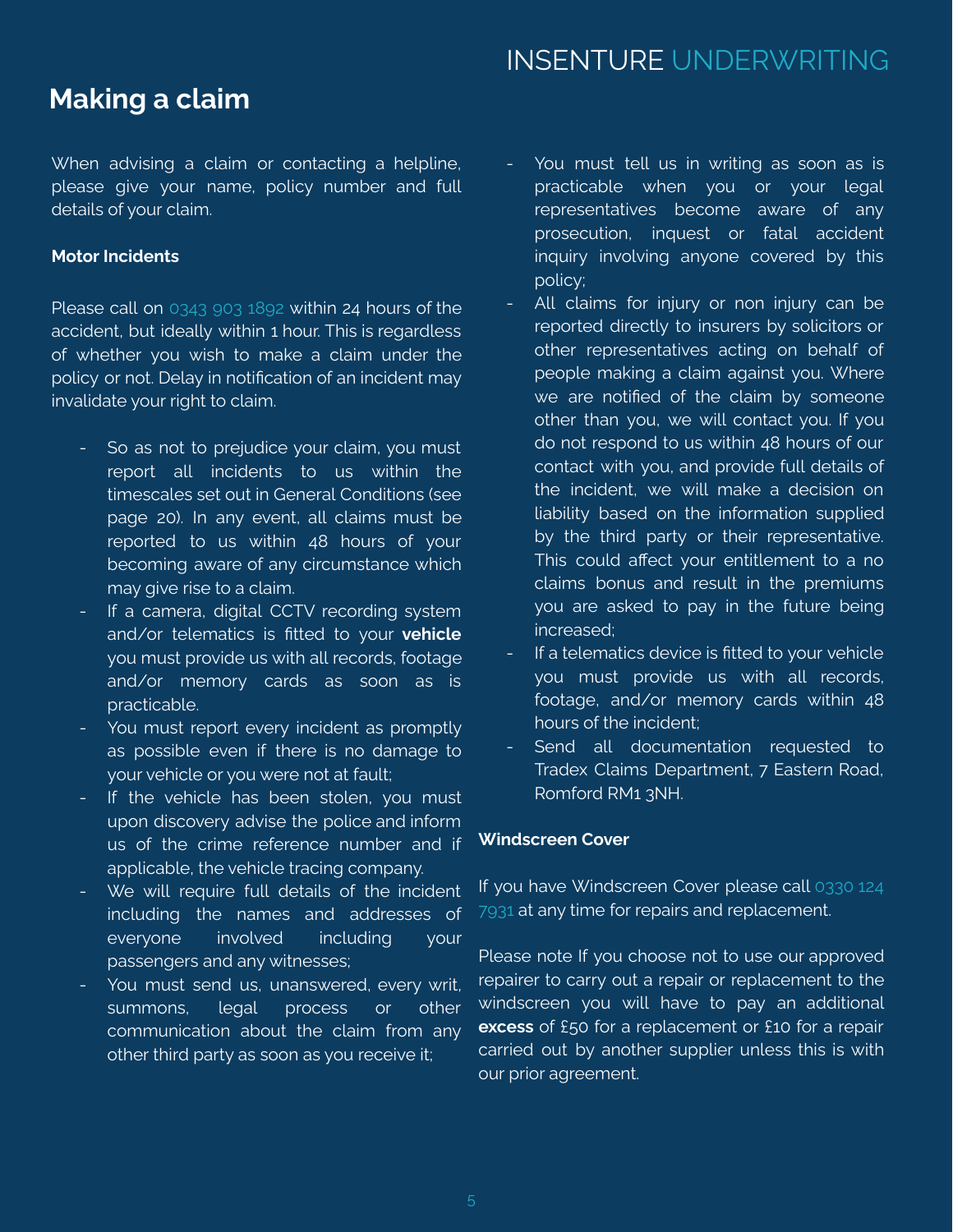# **Definitions**

The words and phrases shown in **bold** have the same meaning wherever they appear in the **policy**. They are either defined below or more specifically elsewhere in this **policy**.

### **Accessories**

For the purposes of this part of the **policy**, **accessories** include:

a) any additional and supplementary equipment fitted to the **vehicle**;

b) safety equipment, child car seats and any parts kept in or on the **vehicle;**

c) the maker's tool kit.

# **Act of Terrorism**

An act or threatened act as set out in the Terrorism Act 2000 and which is:

> a) carried out by any person or group(s) of persons whether acting alone, on behalf of or in connection with any organisation(s) or government(s)

> b) committed for political, religious, ideological or other similar purposes including the intention to influence any government and/or to intimidate the public or any section of the public and which involves any serious violence, damage to property or disruption to or interference with an electronic system, any risk to health or safety or which endangers life.

### **Business**

Any clerical, professional and/or administrative business activity you conduct at or from your **home** excluding any kind of manual work or the use of any machinery other than office equipment.

### **Car**

A private passenger **vehicle** with a maximum carrying capacity of 6 passengers in addition to the driver.

### **Certificate of Motor Insurance**

Evidence of the existence of motor insurance as required by law.

#### **Claim**

A **claim** or series of claims arising out of one event.

### **Commercial Vehicle**

A **vehicle** used for commercial purposes where the driver is not required to have a special driving or operator's licence.

#### **Computer Network**

A group of Computer Systems and other electronic devices or network facilities connected via a form of communications technology, including the internet, intranet and virtual private networks (VPN), allowing the networked computing devices to exchange **Data**.

### **Computer System**

Any computer, hardware, software, application, process, code, programme, information technology, communications system or electronic device owned or operated by the Insured or any other party. This includes any similar system and any associated input, output or **data** storage device or system, networking equipment or back up facility.

#### **Data**

Information used, accessed, processed, transmitted or stored by a **Computer System.**

# **Disabled Vehicle**

A **vehicle** not capable of being moved under its own power.

# **DVLA**

The Driving and Vehicle Licensing Authority.

### **Endorsement Schedule**

Any variation to the terms, conditions and exclusions of this **policy** as shown in the **schedule**.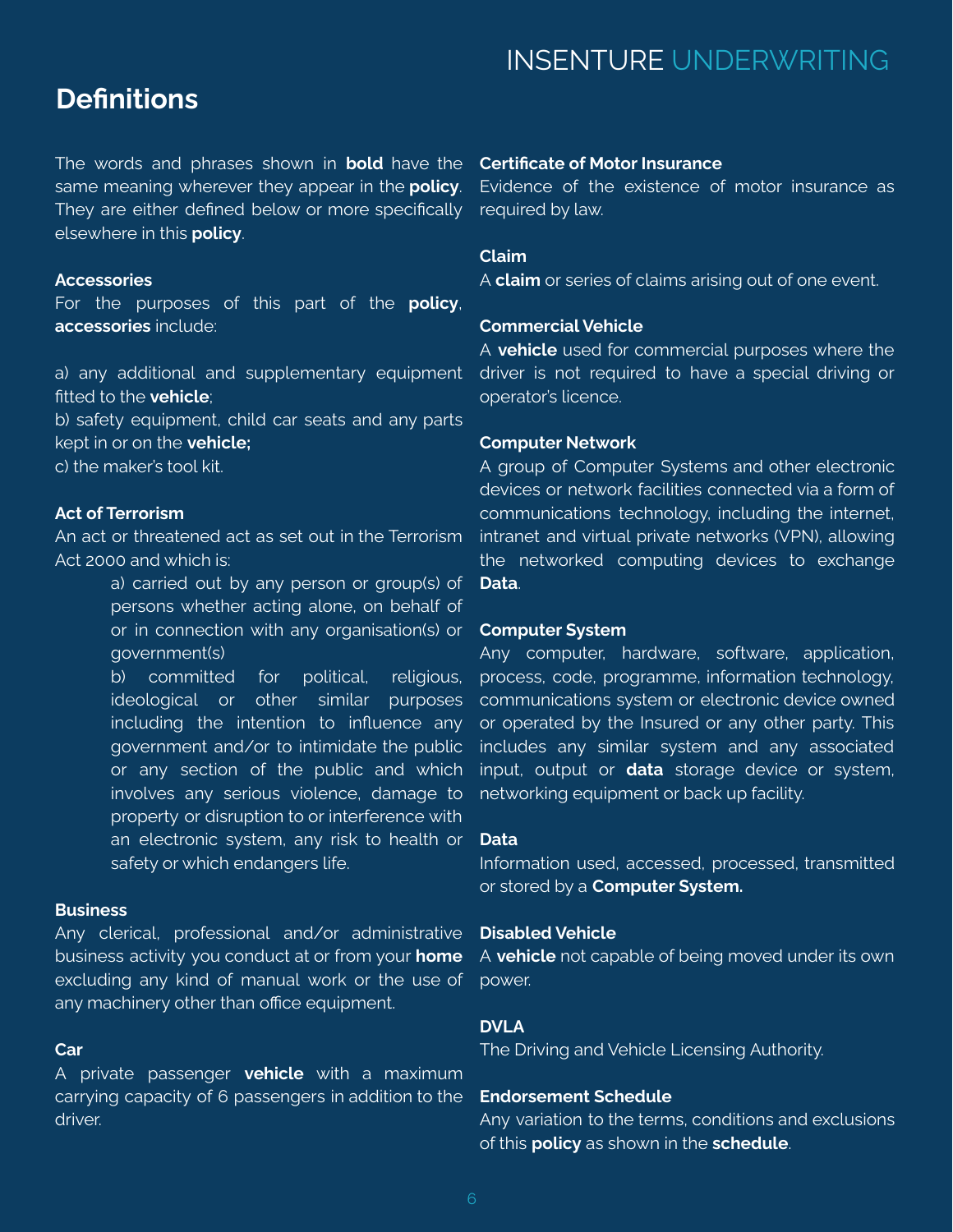# **Definitions (continued)**

# **Essential Information**

All information and any particular circumstances which would influence us in our decision to provide or restrict cover and to set the level of premium and **excess**.

# **Excess**

The amount shown in the schedule or more specifically in this **policy** which will be deducted from each **claim**.

# **Family**

Your **spouse**, your own, adopted, foster or step children, parents and other relatives living permanently with you.

### **FCA**

The Financial Conduct Authority.

### **Green Card**

The document which provides proof that you have the minimum insurance cover required by law to drive the **vehicle** outside the **United Kingdom.**

### **Home**

Your permanent private residence at the address in the **United Kingdom** shown in the **schedule**.

### **Imported Vehicle**

A **vehicle** which may have been registered in but was not originally built to be sold in the **United Kingdom.**

### **Injury**

Bodily **injury**, death, illness, disease and/or nervous shock.

# **Indirect Loss**

Any loss, charge or cost not directly caused by the event leading to a **claim** including but not limited to loss of market, loss of contract, loss of use, monetary devaluation or any other similar economic loss.

# **Insenture Underwriting**

Insenture Underwriting Services Limited is authorised and regulated by the Financial Conduct Authority. Registration Number 923592. Registered office: First Floor, 94 – 102 High Street, Hampton Hill, TW12 1NY. Registration Number 1149874.

# **Insurer / We / Us / Our**

**Insenture Underwriting, Tradex**, co-insurers, and any other **insurer** defined more fully in any part or section of the **policy**.

# **IPT**

Insurance Premium Tax.

### **In-vehicle equipment**

Any in-vehicle entertainment system (including CDs, DVDs and cassettes), camera, digital CCTV recording, telematics, **data** transmission, telephone, communication and satellite navigation equipment whilst permanently fitted to the **vehicle** or specifically designed to be removable or partly removable and which cannot function independently of the **vehicle**.

#### **Keys**

Any **key**, fob, entry card or other device or keyless entry system used to access and/or start the **vehicle**.

#### **Market value**

The current cost of replacing your **vehicle** with a comparable one of similar type and condition.

### **Mobile unit**

Any vehicle and/or trailer used as a:

a) canteen or for catering, food, beverage and drink preparation and dispensing, ice cream sales and/or any similar purpose declared to us; b) workshop, surgery, hospitality or exhibition unit.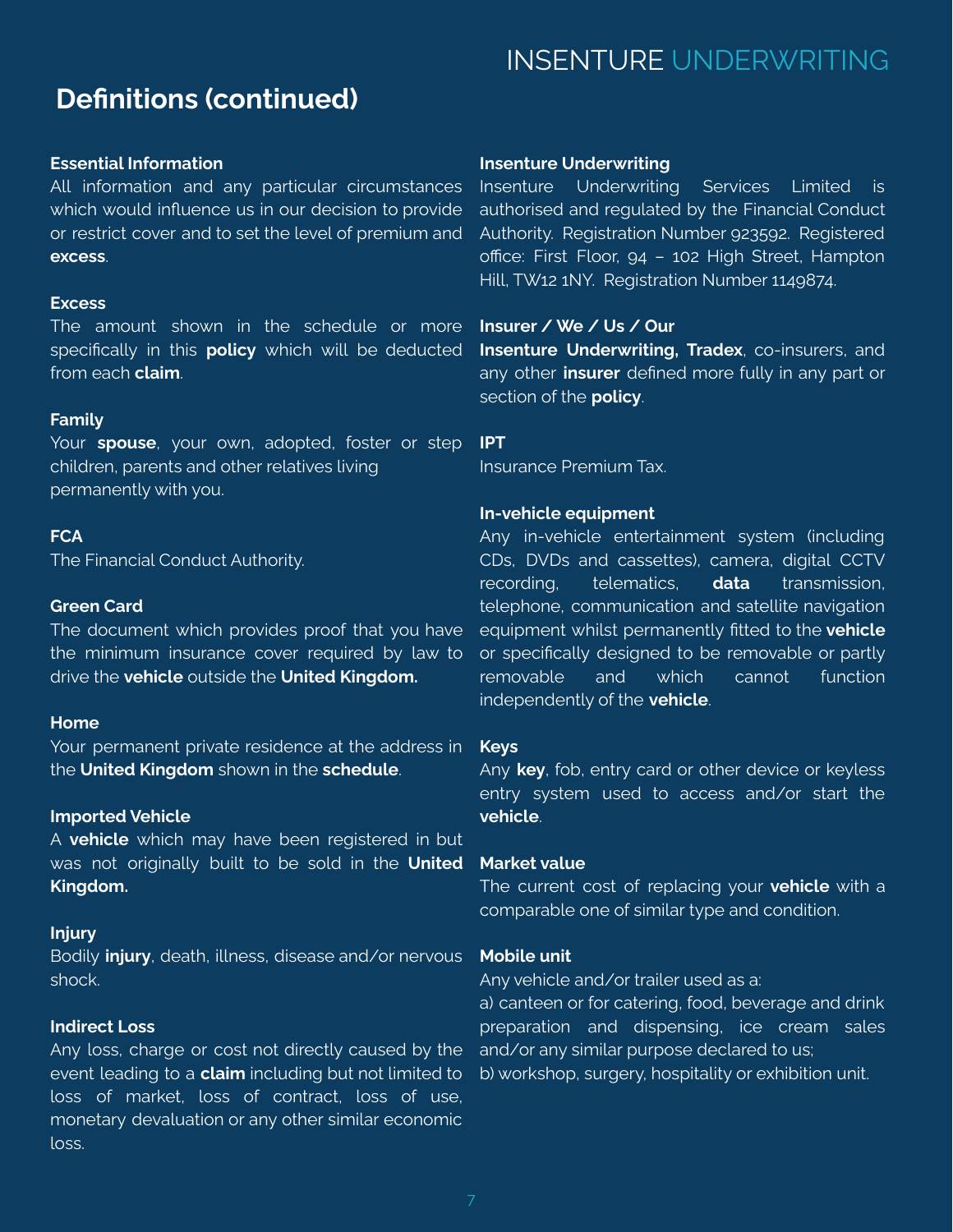# **Definitions (continued)**

### **MID**

Motor Insurance Database.

### **Period of insurance**

The period stated in the **schedule** for which you have paid and we have accepted the premium.

# **Policy**

This document, **schedule**, endorsements and the **certificate of motor insurance** read together and any word or expression to which a specific meaning has been given has the same meaning wherever it appears.

### **Policyholder**

The person named as the **policyholder** in the **schedule**.

### **Road rage**

A deliberate act by the driver or passenger of a motor **vehicle** which is intended to intimidate or cause harm to other people and/or damage to their vehicles or property.

# **Road Traffic Act(s)**

The compulsory motor insurance provisions of any road traffic laws; being any acts, laws or regulations which govern the driving or use of any motor **vehicle** in the United Kingdom.

### **Schedule**

The document which gives details of the **policyholder**, the insured persons, the **period of** insurance, sums insured, endorsements applicable, **excess** and the cover in force.

# **SORN**

The Statutory Off Road Notification to the **DVLA** of a **vehicle** registered in the **United Kingdom.**

# INSENTURE UNDERWRITING

### **Spouse**

Your husband, wife, civil partner (as defined in the Civil Partnership Act 2004) or someone you are living with as if you are married to them.

# **Sum(s) insured**

The amount shown in the **schedule** which set out the **policy's** financial limits.

### **Statement of Fact**

The form that shows the information that you gave us or that was given on your behalf at the time you applied for insurance. We have relied on the information provided on this form in entering into this contract of insurance.

### **Territorial limits**

Andorra, Austria, Belgium, Bulgaria, Croatia, Cyprus, Czech Republic, Denmark, Estonia, Finland, France including Monaco, Germany, Gibraltar, Greece, Hungary, Iceland, Ireland, Italy including San Marino and Vatican City, Latvia, Lithuania, Luxembourg, Malta, Netherlands, Norway, Poland, Portugal, Romania, Slovakia, Slovenia, Spain, Sweden, Switzerland including Liechtenstein and the United Kingdom.

### **Total loss**

Where the **vehicle** has been damaged beyond economic repair or stolen and not recovered.

# **Tradex**

**Tradex** Insurance Company Limited. Authorised by the Prudential Regulation Authority and regulated by the Financial Conduct Authority and the Prudential Regulation Authority. Register number 202917. Registered Office, 7 Eastern Road, Romford, Essex RM1 3NH. Registered number 2983873.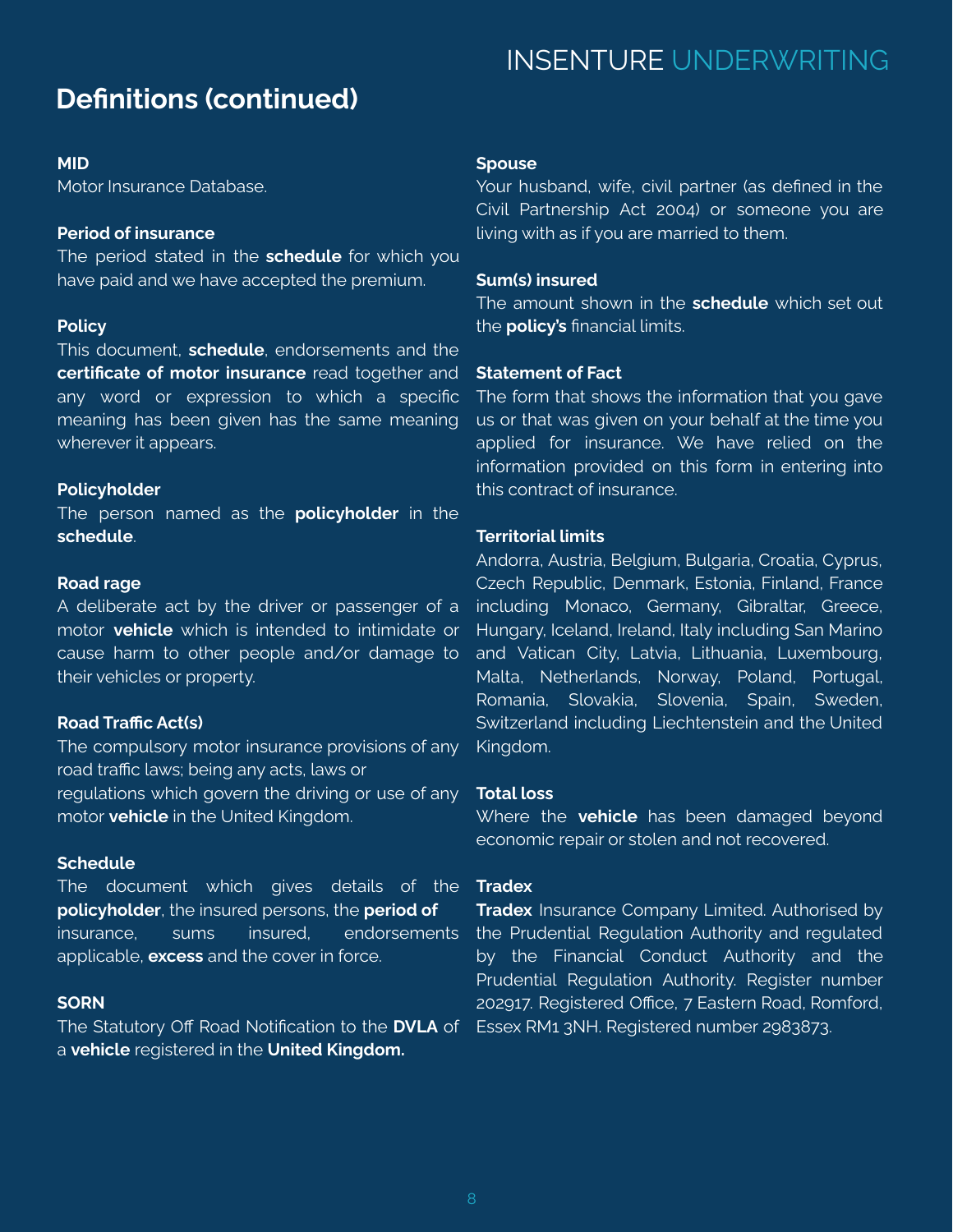# **Definitions (continued)**

# **Trailer**

A caravan, semi-trailer, horsebox, container or other object used for carrying goods which itself cannot be driven.

# **Unattended**

No-one being in, on or in a position to prevent any unauthorised interference with a **vehicle**, **trailer** and/or any contents.

# **United Kingdom**

For the purposes of this **policy**, the **United Kingdom** includes the Channel Islands and the Isle of Man.

# **Vehicle**

Any **vehicle** including its **accessories** and in-vehicle equipment which is:

- i) owned, registered, leased or hired under a hire purchase agreement by you;
- ii) described in the **schedule** and / or the current **certificate of motor insurance;**
- iii) and where legally required, recorded on the **MID**.

# **You / Your /insured**

The **policyholder** and any other person permitted on the **certificate of motor insurance** to drive or use the **vehicle**.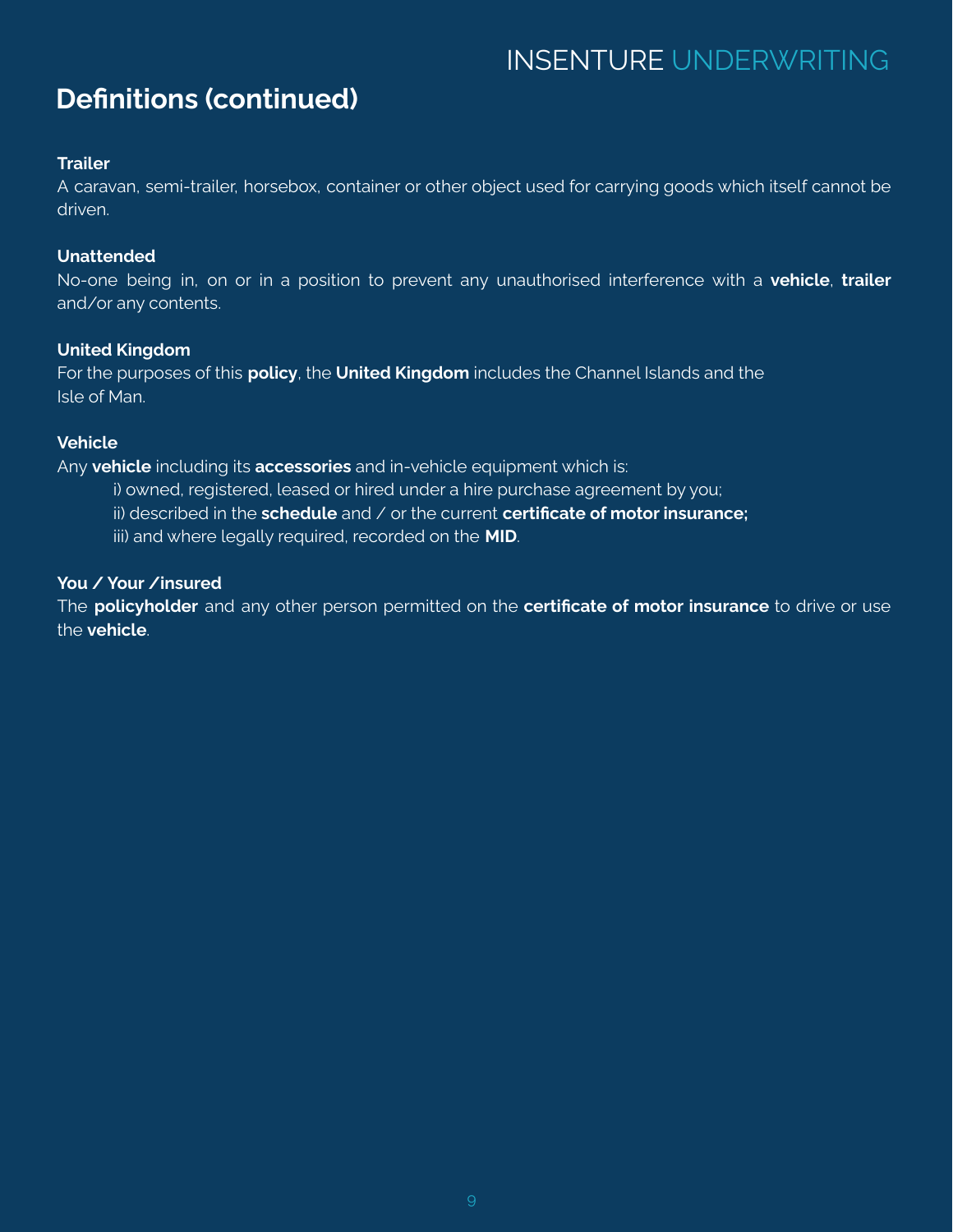# **Users and drivers**

The **vehicle** is covered only if it is being driven and/or used by the persons and in the way specified on the **certificate of motor insurance.**

# **Use Exclusions**

The following are not covered unless specifically shown as included on **your certificate of motor insurance:**

i) hiring or letting out **your vehicle** in return for money or reward;

ii) carrying and transporting passengers for money other than:

a) where a mileage allowance is paid to **you** for official or agreed **business** duties or for the performance of a social service;

b) car-sharing agreements involving the use of a **car** for social or similar purposes provided that **you** make no profit from what **you** are paid for the journey;

iii) the carriage of goods for money;

iv) use on a derestricted toll road including the Nurburgring Nordschleife or for racing, pace making, competitions, rallies, track days, trials or speed tests either on a road, track or off-road whether the event is officially organised or informally arranged;

v) any purpose connected with the motor trade;

vi) the use of your **certificate of motor insurance** to secure the release of any motor **vehicle;** seized by or on behalf of any government or public authority which is not **your** property or in **your** custody or control at the time of seizure.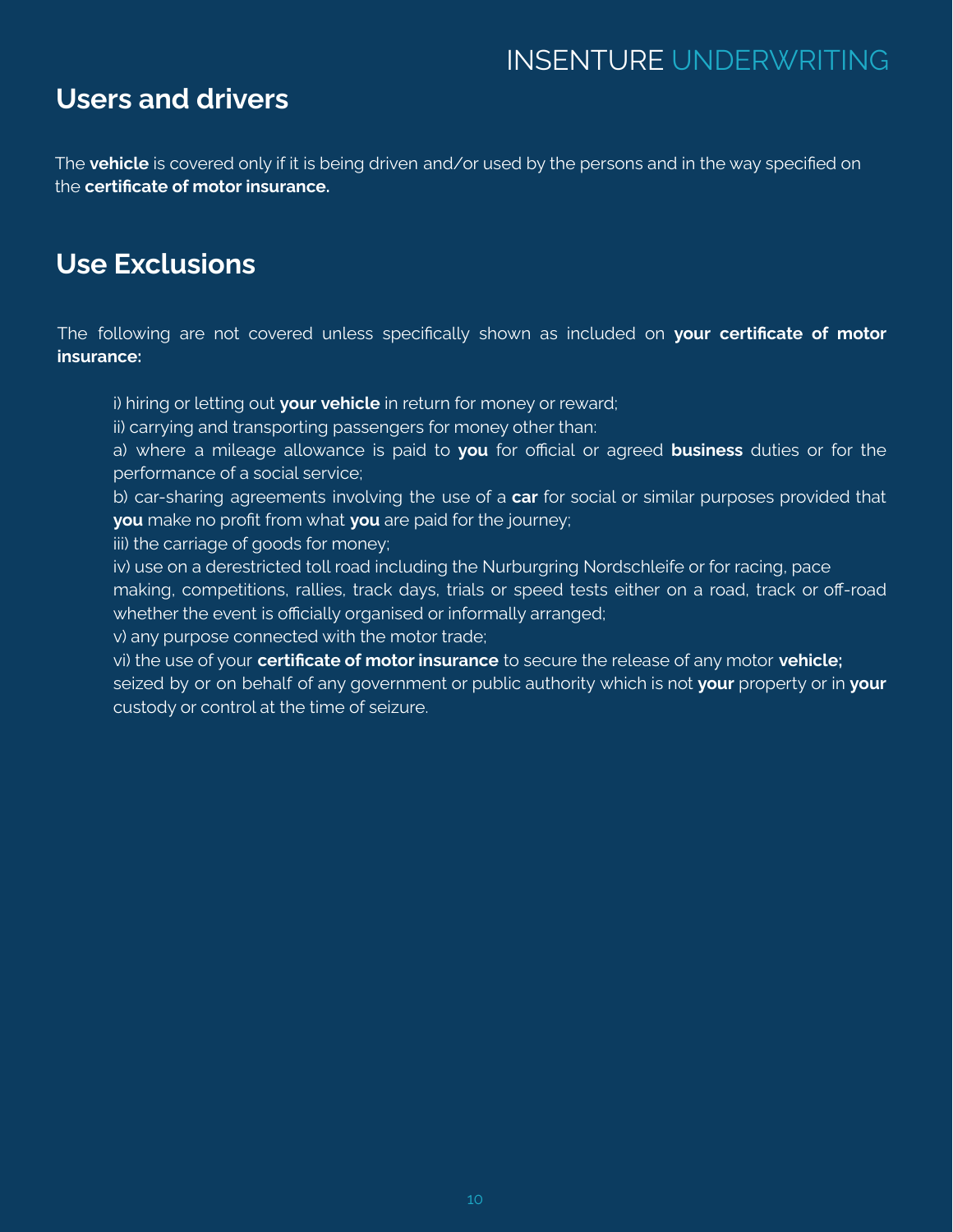# **Driver Exclusions**

This **policy** excludes any legal liability, death, **injury**, loss, damage or **indirect loss** occurring whilst a **vehicle** is being driven by **you** or by any person claiming indemnity under this **policy:**

i) unless such person holds the appropriate valid licence to drive the **vehicle** or has held and is not disqualified or prohibited by law from holding and/or obtaining such a licence;

ii) who is not complying with the terms and limitations of their driving licence;

iii) who **we** are satisfied was, at the time, under the influence of any substance including but not limited to intoxicating liquor, substance or solvent abuse and/or a drug or drugs including those medically prescribed where the doctor and/or manufacturer has advised that the ability to drive may be impaired;

iv) who commits or attempts:

a) suicide;

b) wilful, deliberate or criminal damage including **road rage.**

v) which results in the driver of the **vehicle** being convicted of:

a) racing, dangerous or reckless driving on a public highway;

b) an offence involving drink or drugs or any equivalent offence under the law of any other country in which the **policy** is operative.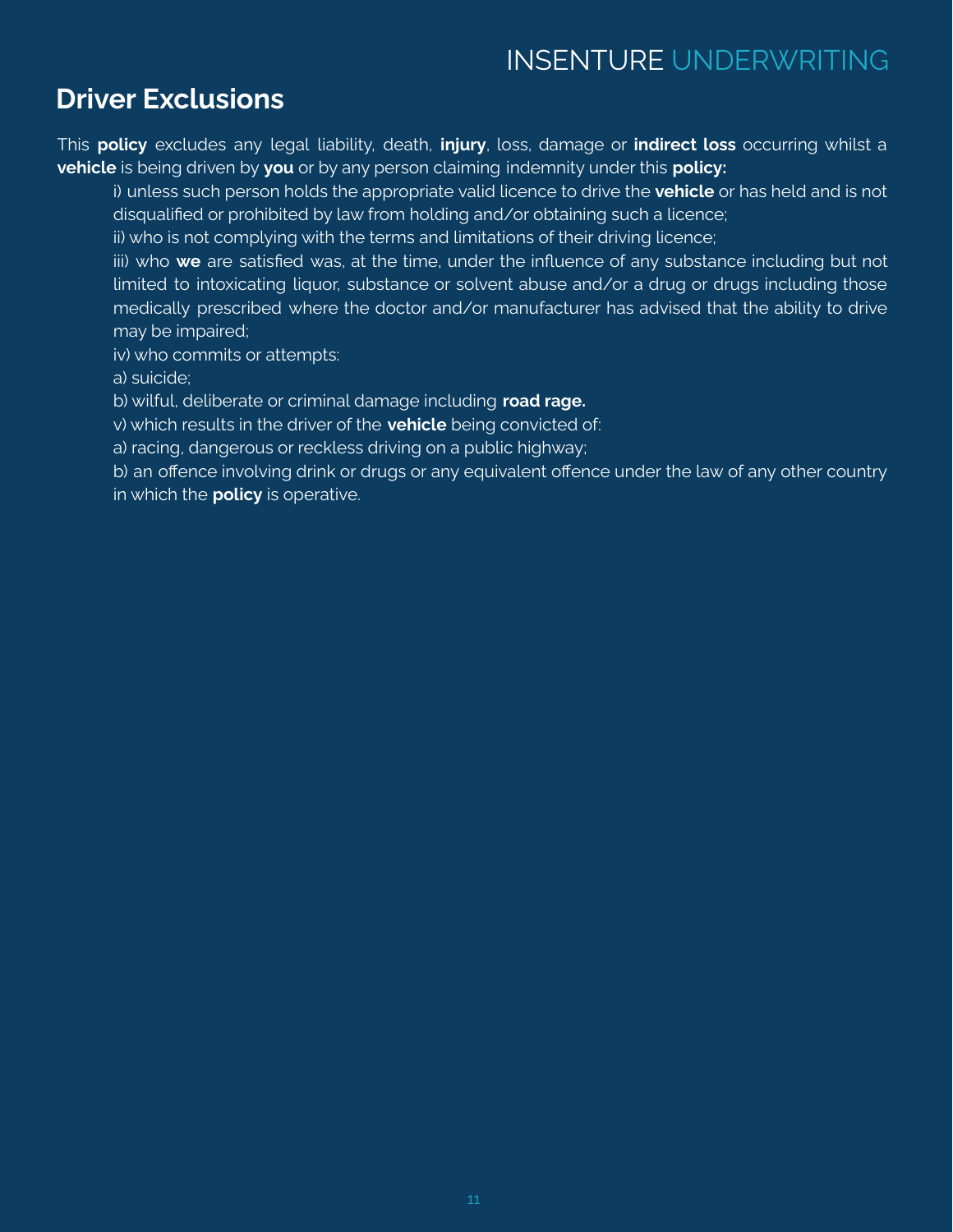# **European and Foreign Use**

**You** are required to carry **your certificate of motor insurance** and a **green card** for all travel outside the **United Kingdom.**

This part of the **policy** does not provide cover in any country outside the **United Kingdom** other than, for trips in the **territorial limits**, up to the applicable minimum third party indemnity limit required to comply with the European Union Directives and laws relating to the compulsory insurance of vehicles.

**We** may, if specifically requested before you travel, agree to extend the cover shown in your current **schedule** – Liability to others and/or – Your **vehicle** to include the driving or use of the vehicle outside the **United Kingdom**, we will issue a **green card.**

The cover provided will be subject to: i) each trip:

- a) being temporary and lasting no more than 45 days.
- b) starting and ending in the **United Kingdom**
- ii) the **vehicle** being:
	- a) driven or used only for social, domestic and pleasure purposes and not in connection with **your business** unless specifically agreed and stated on your **certificate of motor insurance;**
	- b) the **vehicle** is taxed and, if registered with the **DVLA**, recorded on the **MID**;

iii) you and the driver being ordinarily resident in and your **business** as well as the occupation shown on the **statement of fact** being based the **United Kingdom;**

iv) you paying the required additional premium;

v) all the terms, conditions, exclusions and limitations of the **policy** are complied with.

Where applicable, cover is included for:

1) Transit by rail, air and sea (including loading and unloading) between the **United Kingdom** and/or the **territorial limits.**

2) The payment of any general average contribution, salvage and sue and labour charges incurred whilst the **vehicle** is being transported by sea between the **United Kingdom** and any of the countries in the **territorial limits** provided that damage to your **vehicle** is covered (See Section 2 – Your **vehicle** pages 15 - 19).

3) the reimbursement of any customs duty you may have to pay arising directly as a result of an insured **claim**.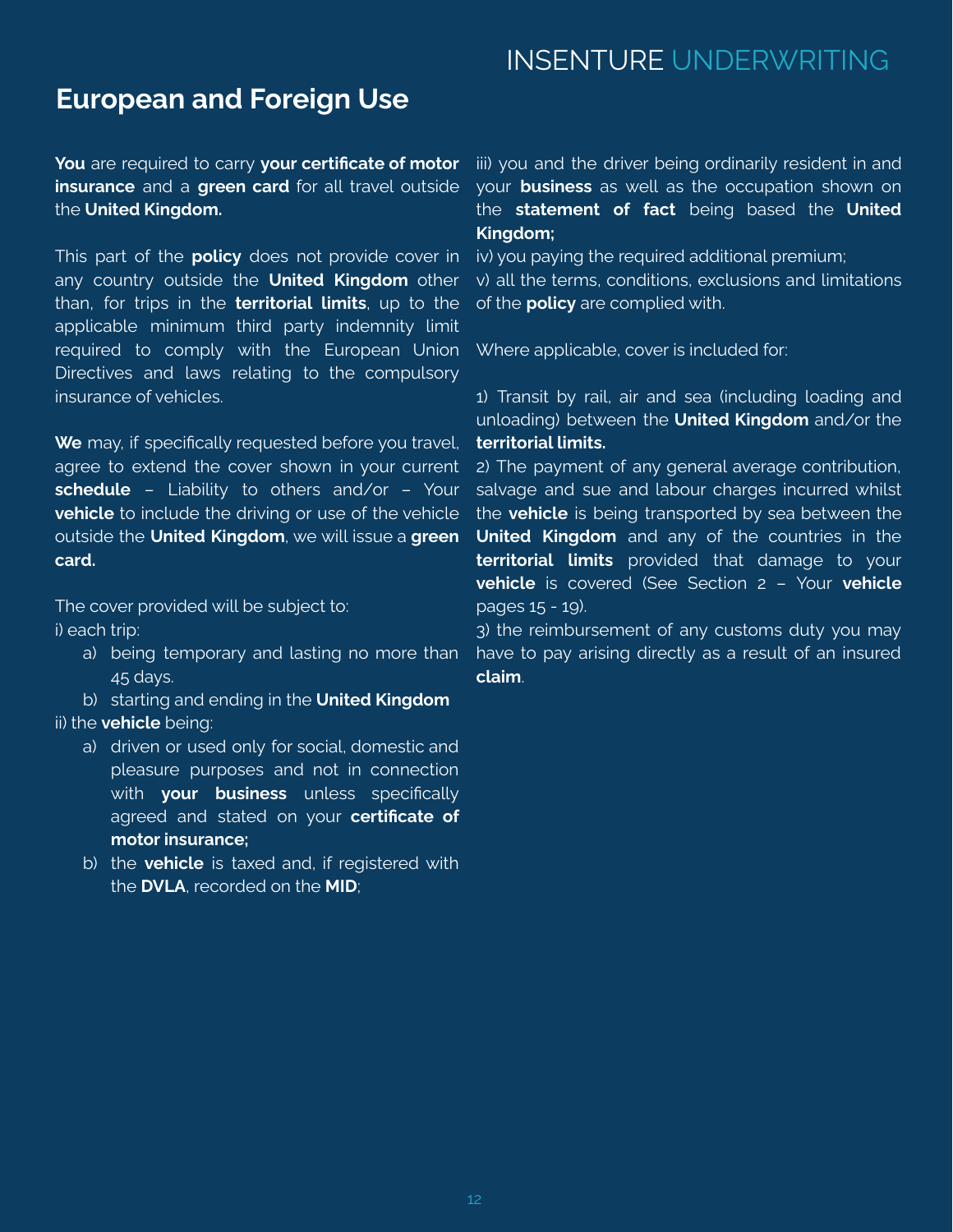# **Section 1 - Liability to others**

# **The cover**

**We** will insure you for all of the amounts **you** may be legally liable to pay for accidental:

#### 1) Death of or **injury** to other people;

2) **Damage** to third party property up to £2,000,000 arising out of an incident in the **United Kingdom** and/or any country in which cover is operative during the **period of insurance** caused by, through or in connection with the use (including the loading and unloading) of any **vehicle** shown in the **schedule** and any attached **trailer** as a direct result of:

### **1) Driving Your Vehicle**

**Your** driving, using or being in charge of the **vehicle**.

# **2) Other people driving or using your vehicle with your permission**

i) any other person specified in the certificate of insurance using, driving or being in charge of the **vehicle** with **your** permission;

ii) any passenger travelling in, getting into or out of the **vehicle** and provided this is allowed by the current **certificate of motor insurance** and has not been excluded by endorsement, exclusion or condition.

### **3) Towing**

The **vehicle** being used to tow a **trailer** or **disabled vehicle** provided this is allowed by law and the manufacturer's towing limit is not exceeded excluding any **trailer** or **disabled vehicle**: i) being towed in return for money or reward; ii) not properly secured to **your vehicle**; iii) when more than one **trailer** or **disabled vehicle** is being towed.

# INSENTURE UNDERWRITING

# **Section 1 Extensions**

### **Legal personal representatives**

**We** will deal with a **claim** made against the estate of any deceased person insured by this **policy** provided that the **claim** is covered.

# **Additional costs and fees**

**We** will, at our option, pay for:

a) legal fees for representation at any coroner's inquest, fatal accident inquiry or court of summary jurisdiction or indictment in a higher court; b) the cost of defending any proceedings against **you** for manslaughter or causing death; by dangerous, careless or inconsiderate driving up to a limit of £10,000 inclusive of VAT if applicable; c) emergency treatment fees as required under the **Road Traffic Acts** (if this is the only payment **we** make, **your** no **claim** bonus will not be affected);

d) all other costs and expenses incurred with **our** written consent.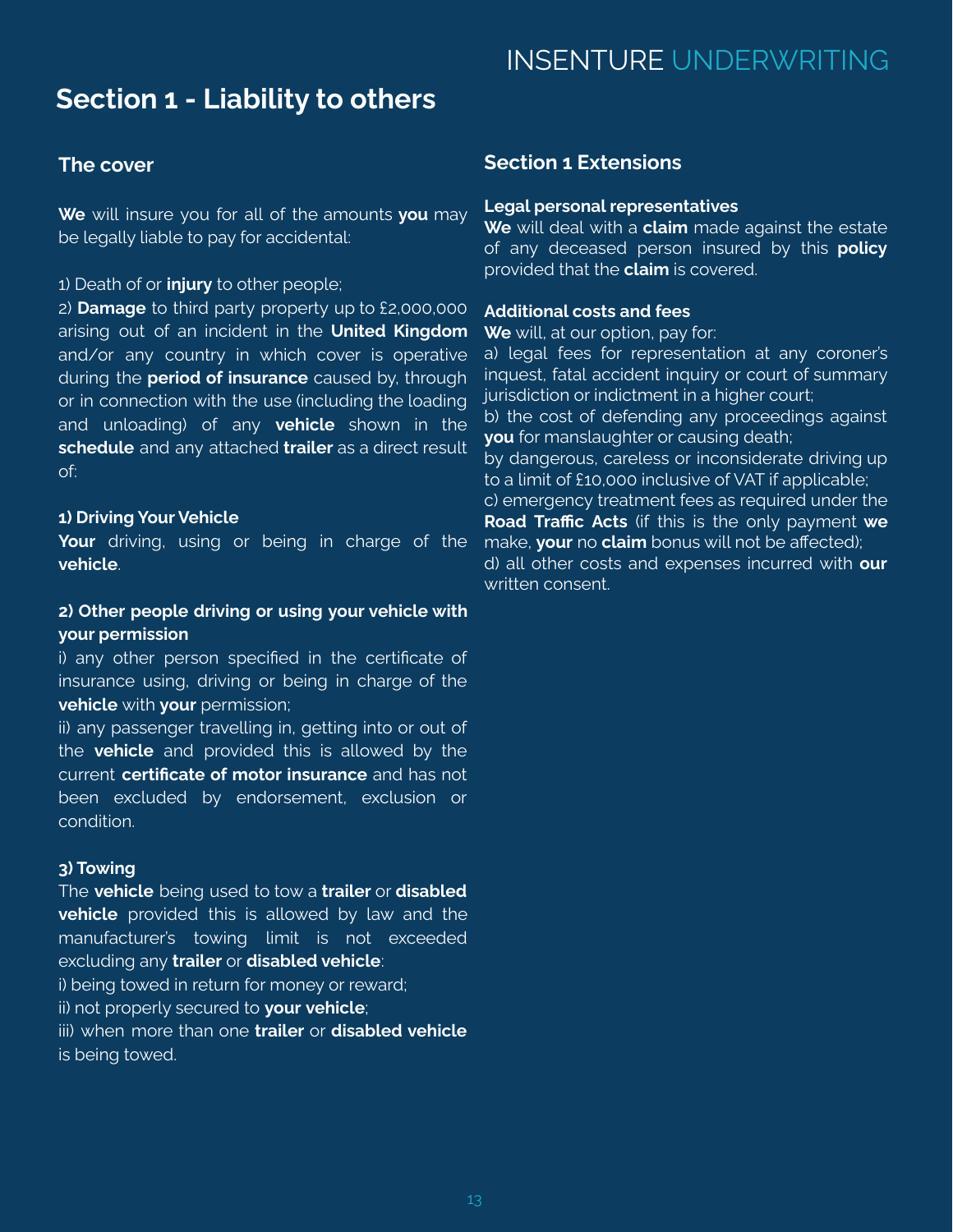# **Section 1 - Liability to others (Continued)**

# **Section 1 Exclusions**

# **This section does not cover**

1) Death of or **injury** to any employee arising out of or in the course of that person's employment by **you** or any other party claiming indemnity except as required by the relevant laws applicable to the driving of vehicles.

2) Loss of or damage to property owned by or in the custody or control of **you** or any other party claiming indemnity under this **policy**.

3) Death, **injury**, loss or damage arising from the use of any:

> i) tools, goods and/or associated equipment being carried in or on **your vehicle**;

ii) personal effects, mobile telephone, communication, photographic, portable media, computer and/or associated equipment whilst the **vehicle** is being driven.

4) Death of or **injury** to any person or damage to property occurring beyond the limits of any highway, road or area to which the public have access in connection with:

> i) bringing a load to the **vehicle** and attached **trailer** for loading;

ii) taking away a load from the **vehicle** and/or attached **trailer**;

by any person other than the driver or attendant of the **vehicle**.

5) The **vehicle** itself and/or the towed or carried **trailer** or **disabled vehicle** or its contents.

6) Driving other vehicles is not covered under this **policy**.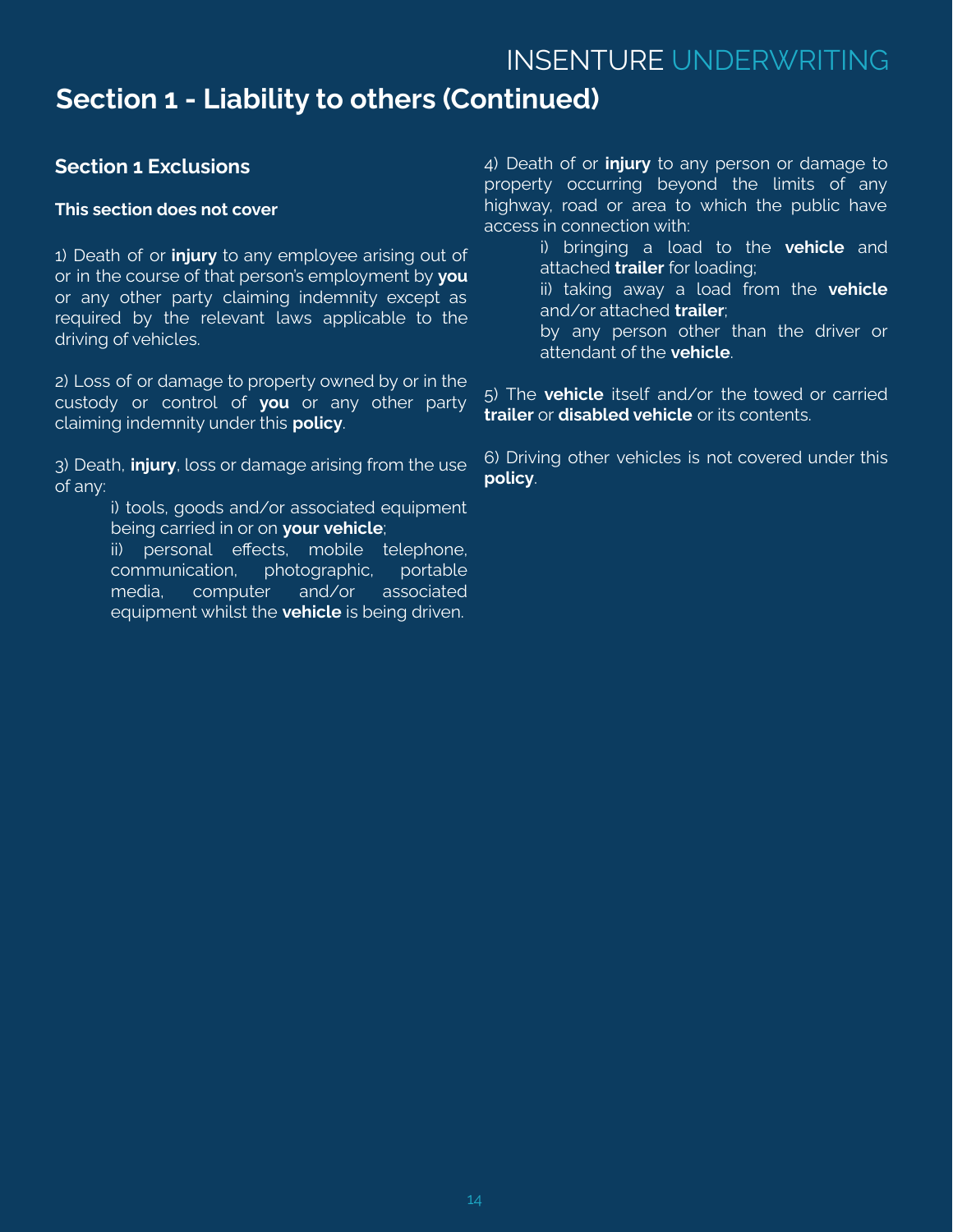# **Section 2 - Your Vehicle**

**Your schedule** will show the level of cover as either Comprehensive, Third Party Fire & Theft or Third Party Only.

# **The cover**

Comprehensive includes A, B, C & D. Third Party Fire & Theft includes C & D.

**We** will insure your **vehicle** against loss or damage in the **United Kingdom** and any other country in the **territorial limits** in which cover is operative during the **period of insurance** caused by:

A) Accidental damage other than malicious damage or vandalism;

B) Malicious damage and vandalism;

C) Fire, lightning, self-ignition and explosion;

D) Theft or attempted theft or the taking of the **vehicle** without **your** permission.

**We** will, if requested, ignore any driving or use restrictions stated on your **certificate of motor insurance** and will give **you** the full cover in force under this section whilst **your vehicle** is in the care of:

a) the motor trade for service, repair, cleaning, testing, examination or recovery;

b) an employee of a hotel, restaurant, car park or **vehicle** parking service to be parked and returned;

c) a transport operator for loading onto or unloading from aircraft, ships, trains or other conveyances provided that our rights of recovery are not prejudiced.

# **Making a claim**

Please see making a **claim** on page 5 and General conditions on page 20 for detailed information about how to make and manage a **claim**.

### **Repairs**

**Your vehicle** may be repaired either by a competent repairer of **your** choice or by one of **our** recommended repairers.

#### **Work carried out by you**

Where, by agreement, the work is to be carried out by **you** in **your** own repair shop, a deduction of 10% will be made from the cost of labour and manufacturers' parts agreed by the independent vehicle assessor at the time of inspection.

If **we** cannot reach an agreement with **your** choice of repairer over costs, **we** reserve the right to arrange for a repairer of our choice to carry out the work or pay **you** the amount **our** repairer would have charged less the applicable **excess**(es).

#### **Making a theft claim**

So that **we** can facilitate the speedy handling and settlement of **your** theft **claim**, **you** must send **us**:

i) the **vehicle** registration documents;

ii) the MOT certificate, if applicable;

iii) a copy of the hire purchase or leasing documents or the name, address and reference;

- iv) number of the finance company;
- v) the purchase receipt;
- vi) photographs of the **vehicle** if **you** have any;

# vii) all **keys** to the **vehicle;**

viii) if applicable, confirmation of the registered ownership of the vehicle's personalised number plate.

All **keys** must be received by **us** before the final settlement of the **claim**.

# **How we will settle your claim**

### **The vehicle**

If **your vehicle** is lost, stolen or damaged, **we** will, subject to the deduction of the applicable **excess(es)** and at **our** option:

> i) pay for the damage to be repaired or; ii) replace the **vehicle** or;

iii) make a cash settlement.

The most we will pay is the **market value** or the value shown in the **schedule** whichever is lower.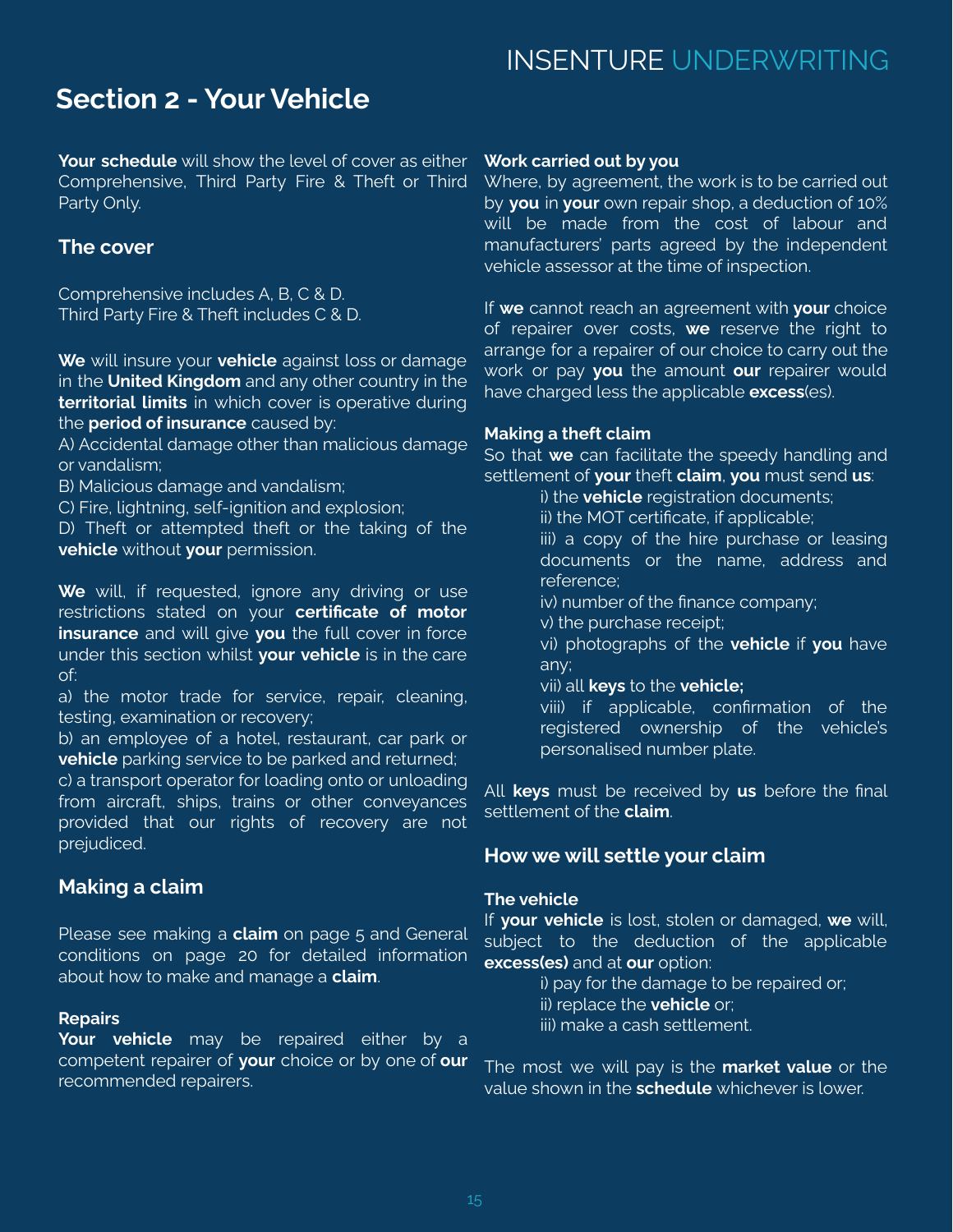# **Section 2 - Your Vehicle (continued)**

# **Recovery and delivery**

**We** will pay reasonable costs where necessary of:

- i) protecting the **vehicle** where the **vehicle** is a **total loss**;
- ii) moving it to free and safe storage whilst **our** investigations are carried out
- iii) moving the **vehicle**, if it cannot be driven, to the nearest approved repairer.

Cover for the damaged **vehicle** will end from the date you accept our offer or we decline the **claim**. Unless specifically varied elsewhere in this section, an additional premium will be required if the cover is to continue on a replacement **vehicle**.

# **Total loss**

Where a **claim** for a **vehicle** is agreed on a **total loss** basis, the salvage becomes **our** property and **we** will arrange for its immediate disposal. If the **vehicle** is not classified as irreparable and **you** are not eligible for a new **vehicle** (see New **vehicle** replacement below) **you** may, if **we** agree, purchase the salvage. In the event that the **claim** is not covered, **we** will pay **you** the amount received for the salvage plus any interest earned. Any cash settlement **we** offer will be subject to the deduction of the applicable **excess**. **We** may deduct any outstanding premium from the agreed settlement value of the insured **vehicle**.

# **Hire purchase or leasing agreements**

If, to **our** knowledge, the **vehicle** does not belong to **you** or is the subject of a hire purchase or leasing agreement **we** will, in the event of a **total loss**, make the payment, less any **excess** to the legal owner, whose receipt will be a full and final discharge to **us**.

# **New vehicle replacement**

If the **vehicle** is damaged or stolen within six months of its purchase as new and its mileage is under 15,000, **we** will replace it with a new one of the same make, model and specification provided that:

> i) Where the **vehicle** is no longer in production and/or is not available in the **United Kingdom**, we will pay you the lower of:

a) the invoice price you paid for the **vehicle** or;

- b) the cost (including taxes) of the nearest equivalent model and specification currently available in the **United Kingdom** from the same manufacturer.
- ii) you pay the applicable **excess**;
- iii) the first registered owner of the **vehicle** is the **policyholder**, the policyholder's **spouse** or the manufacturer or supplying dealer if the mileage at the time of purchase was less than 250 miles and the **vehicle** was not an ex demonstration model or sold as 'nearly new';
- iv) the **vehicle** is owned or was purchased under a hire purchase agreement by you or your **spouse** but not if the **vehicle** is subject to any type of lease or contract hire agreement where ownership of the **vehicle** is not passed to you;
- v) any interested finance company gives **us** their agreement.

# **Imported parts and accessories**

If, following loss or damage, any replacement parts or **accessories** cannot be obtained in the **United Kingdom**, the most **we** will pay is the cost of comparable items which can be obtained from a supplier in the **United Kingdom.**

# **Obsolete parts**

If, following loss or damage, any replacement parts are found to be obsolete or unobtainable in the **United Kingdom**, the most **we** will pay is the cost of comparable items available from a supplier in the **United Kingdom.**

# **Personal number plates**

In the event of a **total loss claim**, **we** will return the vehicle's personalised number plate to the registered owner provided that:

- i) **you** advise us that you wish us to do so when you make the **claim**;
- ii) ownership is confirmed.
- iii) **we** are not liable for any delay or time restraint imposed by the **DVLA** or equivalent authority.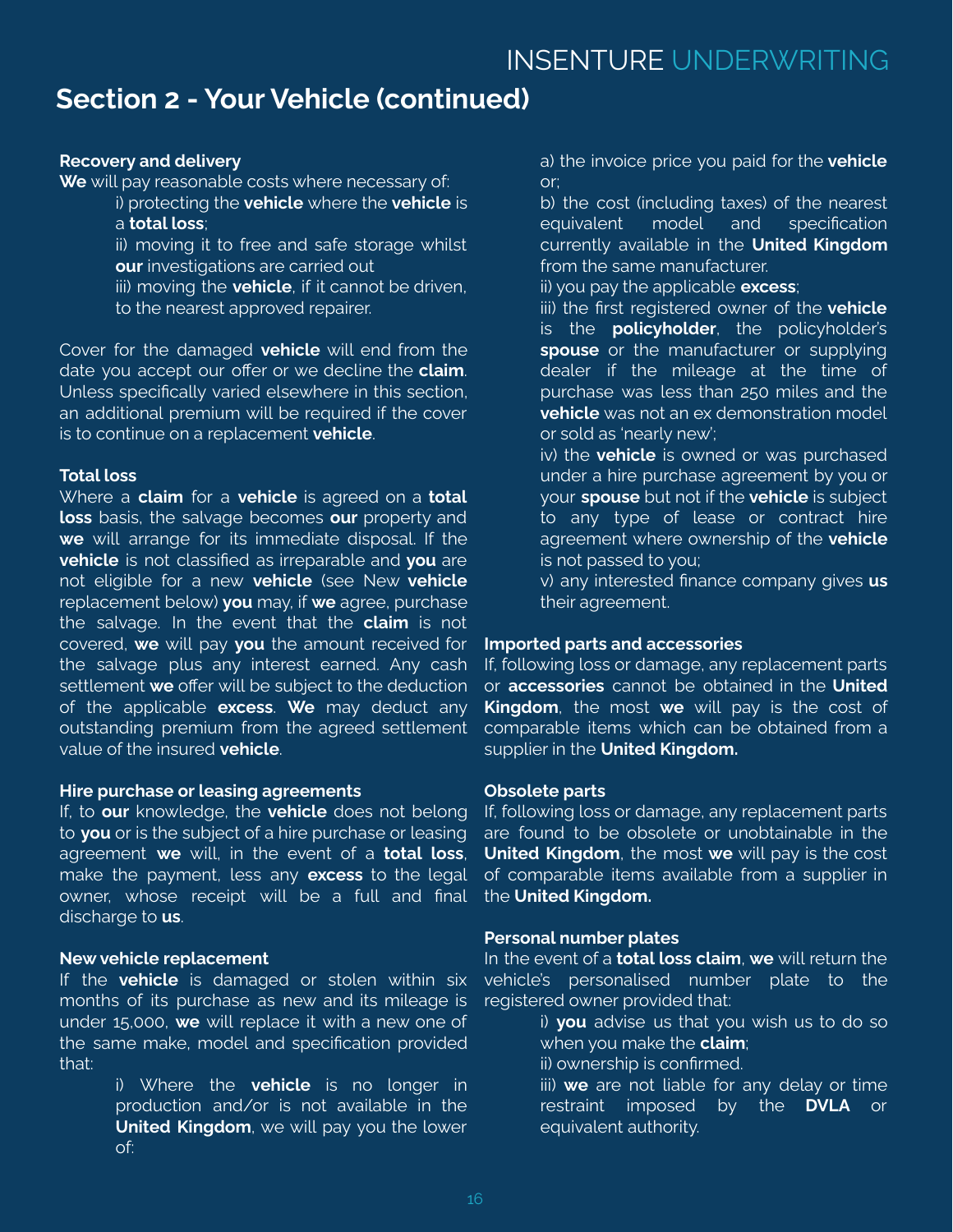# **Section 2 - Your Vehicle (continued)**

# **Emergency, medical and overnight expenses**

If **you** or any passenger in **your vehicle** is injured as a direct result of an accident, **we** will pay:

i) up to £250 per injured person and £1,000 in all for medical expenses other than physiotherapy treatment arising from the accident;

ii) up to £250 per injured person and £1,000 in all for treatment from a chartered physiotherapist provided that **we** have agreed the course of treatment in advance;

iii) up to £250 towards necessary overnight hotel expenses incurred by the driver and passengers in **your vehicle** if it cannot be driven after an insured accident or loss.

# **Personal effects**

If any personal effects in or on the **vehicle** are stolen or damaged **we** will pay up to £250 any one claim and £500 in all in any one **period of insurance** provided that:

i) the **vehicle** itself has been stolen or a visible attempt has been made to steal it;

ii) **you** pay the first £50 of any claim;

iii) all losses resulting from theft, attempted theft, vandalism or malicious damage are reported to the police within 24 hours of discovery;

iv) **you** take all reasonable precautions to safeguard the personal effects;

v) there is no other insurance in force to cover the loss or damage.

However, **we** will not pay for the following; mobile telephone, communication, photographic, audio, video, computer and associated equipment, jewellery, watches, money, documents and pedal cycles.

# **Windscreen, sunroof and window damage**

For windscreen repairs and replacement please call 0330 124 7931 at any time.

If **your vehicle** has comprehensive cover **we** will pay up to the limit stated on **your certificate of motor insurance** in any one **period of insurance** for the cost of replacing or repairing;

a) damaged glass in the vehicle's windscreen, sun-roof or windows;

b) any scratching of the bodywork caused solely by the breakage of the glass or the repair itself.

The applicable **excess** shown in the **schedule** for this extension will not be applied if **you** use **our** appointed supplier to repair the windscreen or if any other **excess** is applied because of additional damage. If **you** choose not to use **our** appointed supplier to replace or repair **your** windscreen an additional **excess** of £50 will be charged for replacement and £10 **excess** if repaired. A **claim** under this extension will not affect the applicable no claims bonus.

# **Parts, accessories and in-vehicle equipment**

**We** will, at our option, repair, replace or pay up to £1,000 for any parts, accessories and/or in-vehicle equipment stolen or damaged provided that:

i) the **vehicle** itself has been stolen or a visible attempt has been made to steal it; ii) the most we will pay for any item is the reasonable cost of replacing it with a comparable one of similar type and condition;

iii) where there is no **claim** for loss of or damage to the vehicle itself, you pay the applicable **excess**;

iv) the items are not more specifically insured.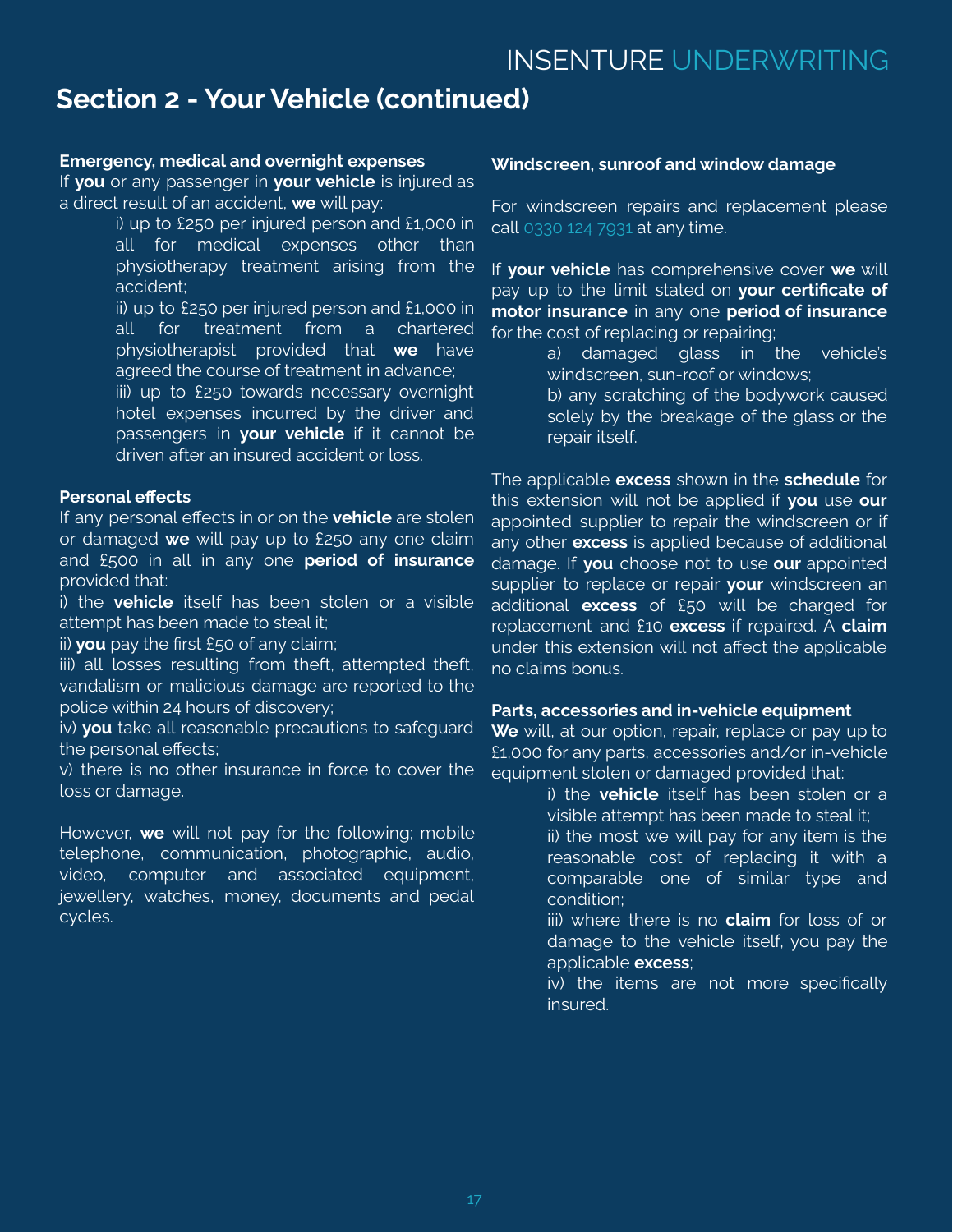# **Section 2 - Your Vehicle (continued)**

### **Signwriting**

**We** will, if your **vehicle** sustains damage to its signwriting or is stolen and not recovered, pay up to 10% of the market value of the **vehicle** shown in the schedule for restoration, repainting or new signwriting provided that:

> i) there is no **claim** for loss of or damage to the **vehicle** itself, you pay the applicable **excess**;

> ii) you alone are responsible for the signwriting costs.

### **Lock replacement**

We will pay up to £500 in any one **period of insurance**, for the replacement of locks if the **key**, fob and/or lock transmitter of the **vehicle** is lost or stolen or the locks are damaged by theft, attempted theft, vandalism or malicious damage but not:

> i) any loss, damage or theft not reported to the police;

> ii) the cost of replacing the vehicle's alarms or other security devices.

All cover under this optional extension will cease on payment of the outstanding balance. If you require cover for a replacement **vehicle**, you will have to advise us and pay the relevant additional premium. Note: if either this extension, section or the whole policy is cancelled, you will not be entitled to a refund for this extension of the **policy**.

# **Section 2 exclusions**

### **This section does not cover**

1) Hire charges of any sort incurred by **you** whilst **your** own **vehicle** is being repaired or treated as a **total loss** regardless of who has decided that **your vehicle** is repaired or treated as a **total loss.**

2) If you have comprehensive cover **we** will refuse to take over the management of **your** repair or **total loss claim** if **you** elect to have **your** own **vehicle** repaired or treated as a **total loss** by anyone except **us**.

3) Loss of value following repair, wear and tear, mechanical or electrical breakdown, failures and breakages.

4) Any indirect losses arising from **your** inability to use the **vehicle**.

5) Damage to tyres unless caused by an accident.

6) Damage due to liquid freezing unless **you** have taken reasonable precautions to prevent such damage and in accordance with the manufacturer's instructions.

7) Any extra costs incurred due to any parts or replacements not being available from stock held in the **United Kingdom.**

8) Repairs or replacements which improve the condition of the **vehicle** or its accessories or in-vehicle equipment unless you make a contribution towards the repair or replacement.

9) Theft or attempted theft including from an unattended **vehicle** unless:

> i) you have taken reasonable precautions to protect the **vehicle**;

> ii) the **keys** are in your personal custody or have been stowed securely and not left in or on the **vehicle**;

> iii) the windows, doors and other openings have been closed and securely locked

> iv) if a convertible, the roof or hood is fitted, closed and fully secured;

> v) the alarms, immobilisers, steering locks, tracking or locating systems and other security devices including those required by **us** are in efficient working order and have been brought into operation;

> vi) **you** have removed from view any accessories and in-vehicle equipment designed to be wholly or partly removable; vii) there is evidence of forcible and violent entry or exit;

viii) fraud or deception has taken place.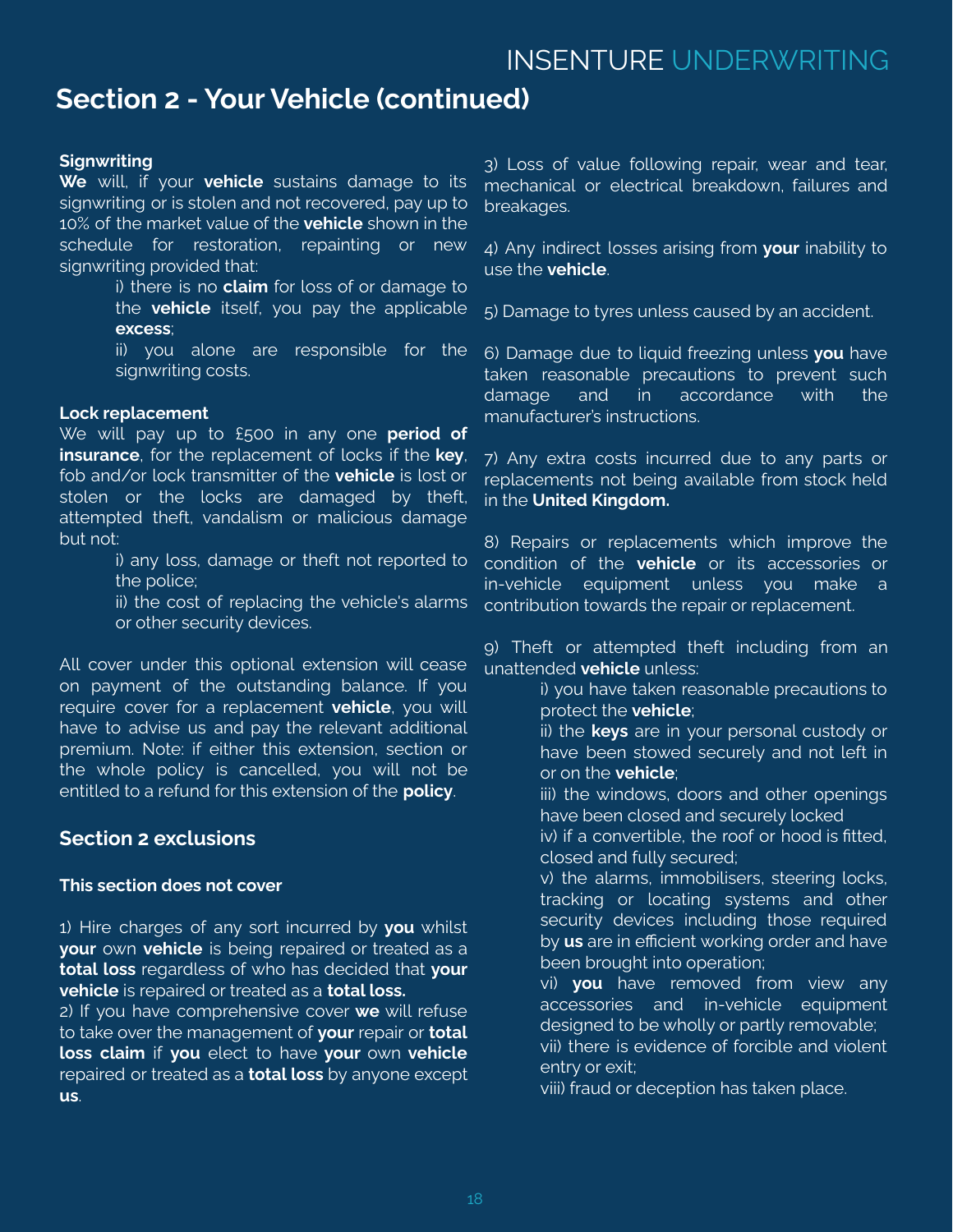# **Section 2 - Your Vehicle (continued)**

10) Loss or damage arising during or as a consequence of:

> a) earthquake occurring anywhere other than in a member state of the European Union;

> b) riot or civil commotion in Northern Ireland or in any country which is not a member state of the European Union or the European Economic Area unless **you** can prove to **our** satisfaction that these were not the cause of the loss or damage;

> c) the operation of a tipping device and or whilst being used as a tool of trade.

11) Loss or damage resulting from or as a consequence of:

a) the wrong fuel being put into the **vehicle**;

b) frost damage to the air conditioning system;

c) the **vehicle** being confiscated, impounded or destroyed by or under the order of any government, public or local authority;

d) mechanical, electrical or computer breakdown or wear and tear.

12) Any **vehicle** repossessed by its rightful owner including any loss or damage arising during or as a consequence of its repossession.

### **Specific additional security requirements and exclusions**

**Your certificate of motor insurance** will show if a **vehicle** tracking device is required to be fitted. In this instance you may not be covered unless the **vehicle** is fitted with a fully operational vehicle tracking or locating device which has been approved by **us**.

Overnight theft requirements - Between the hours of 11.00pm and 6.00am unless garaged in a locked building or secured in a locked compound.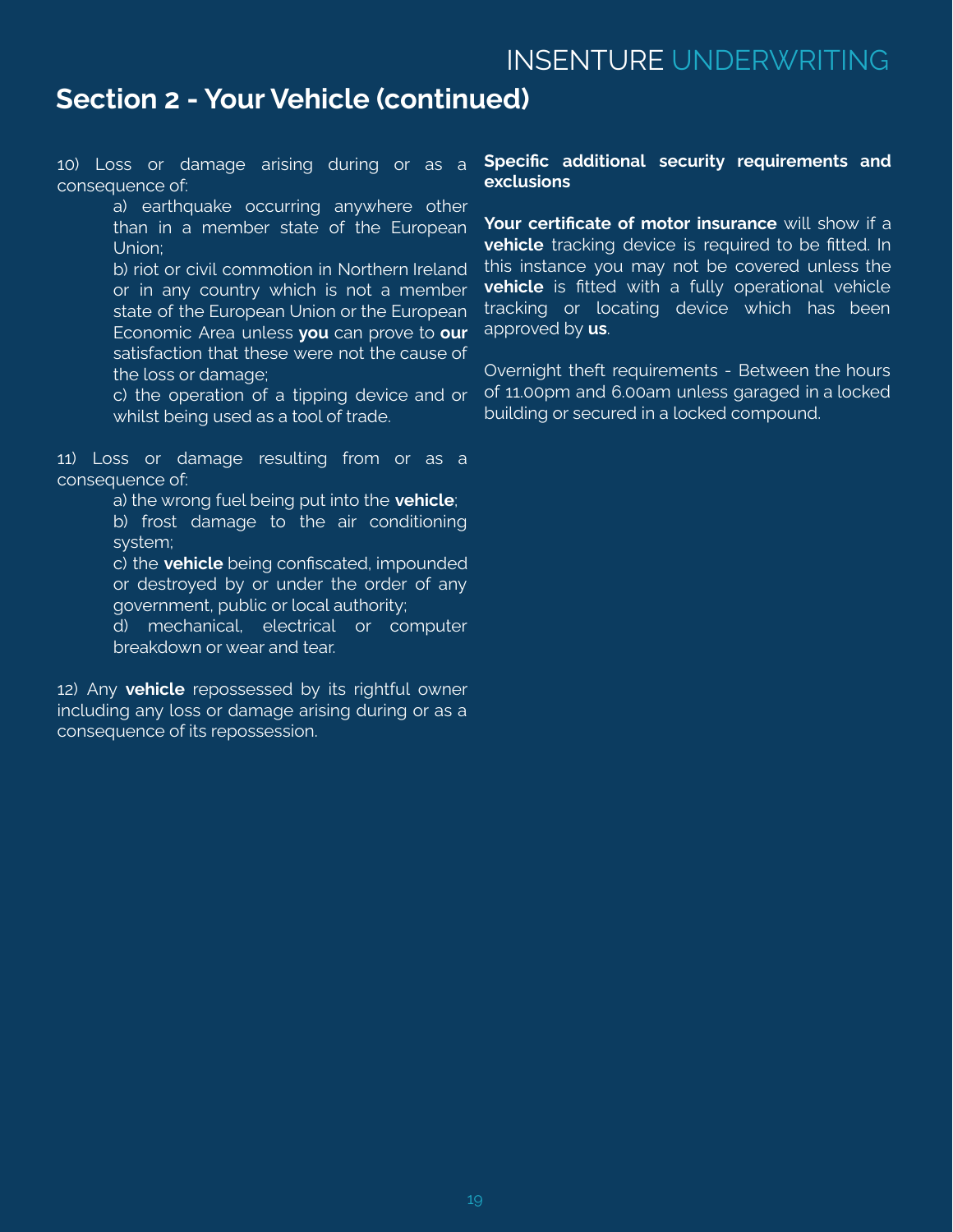# **General Conditions**

### **Claims notification and management**

**You** must, when an incident occurs which may result in a **claim**:

> i) within 48 hours of the occurrence or discovery advise **us**, initially by telephone and then in writing, of all incidents including assault, **road rage** or altercations which may result in a **claim** regardless of whether or not **you** are responsible;

> ii) tell the police about all incidents of any death, **injury**, loss, theft, attempted theft, vandalism, malicious acts, assault or **road rage** and, if applicable, obtain a crime reference number which must be submitted to **us**;

> iii) within 48 hours of the incident, provide **us** with all camera and telematics records, footage and/or memory cards;

> iv) not admit to, negotiate any payment or refuse any **claim** without **our** written consent;

> v) notify **us** in writing immediately **you** or **your** personal legal representative becomes aware of any impending prosecution, inquest or fatal accident inquiry involving anyone covered by this **policy;**

> vi) immediately send **us** unanswered every writ, summons, legal process or other communication **you** receive about a **claim;**

> vii) provide sufficient information to substantiate the **claim** including, if requested, the original purchase receipt and proof of the seller's identity;

viii) at **your** own expense, provide all other details, information and evidence **we** may require.

# **Late reporting of claims**

All incidents which may give rise to a **claim** for compensation from third parties not advised to **us** within 48 hours of the occurrence or discovery are considered to be a late notification. Therefore, if **we** have to pay increased compensation and/or costs due to **our** obligations under the **Road Traffic Acts**, **we** may:

> i) require **you** to reimburse any additional amounts **we** have had to pay;

ii) for **vehicle** claims, retain any premium refund due to **you**

> iii) cancel your **policy** by invoking General condition - Cancellation (page 21).

> In addition, **your claim** for damage to **your vehicle** may be prejudiced and **you** may forfeit any accrued no claims bonus.

# **Conduct of claims**

**We** are, for any **claim** under this **policy**, entitled to:

i) conduct, defend or settle any **claim** in **your** name and at **our** expense;

ii) exercise full discretion in the conduct of any proceedings or the settlement of any **claim;**

iii) for **our** benefit and at **our** expense, take proceedings in **your** name to recover any payments **we** have made;

iv) receive all the necessary information, proofs and assistance **we**, **our** duly appointed agents and/or legal representatives may require including a statutory declaration of the truth of the **claim** and any matter connected with it;

v) cooperation from **you**, **your family** and anyone else entitled to indemnity under this **policy**.

# **Telematics**

Where your schedule shows that you are required to have a telematics device fitted in or to a vehicle, you must;

i) ensure that these**;**

- a. have been installed and are being used in accordance with manufacturer's requirements and instructions for their correct operation;
- b. are fully operational and activated at all times within 14 days of inception date of the **policy**;

i) keep all maintenance contracts and/or service subscriptions in force.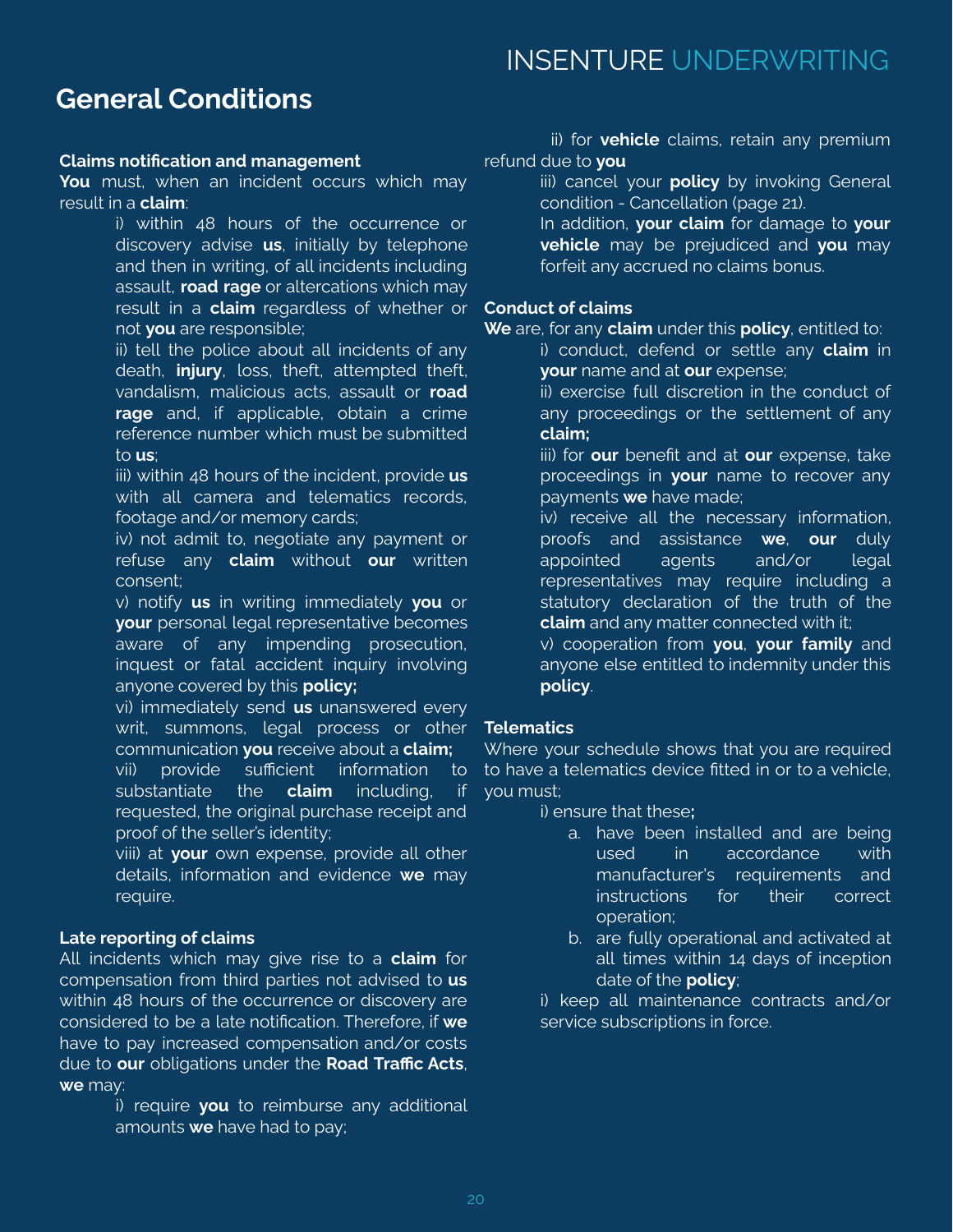# **General Conditions (continued)**

### **Fraud**

If **you**, anyone acting on **your** behalf or any other insured person makes a **claim** which is in any way fraudulent. **We**

i) will not pay the **claim;**

ii) will seek to recover from **you** any costs **we** have incurred;

iii) may treat the **policy** as void from the time of the fraudulent act;

iv) will retain any premiums paid by **you;** v) may tell the police.

### Fraud may include:

a) statements which are deliberately false, intentionally inflated or exaggerated;

b) documents given to **us** which are false, forged or stolen;

c) **claim** details and/or information given to **us** which is inaccurate, falsified, misrepresented or has been withheld; d) wilfully causing loss, damage or **injury**.

### **Your duty of care**

# **You** must:

i) take all reasonable steps to:

a) prevent loss, damage, malicious damage, vandalism, accident, death and/or **injury;**

b) maintain **your vehicle** in an efficient and roadworthy condition and allow **us** access to examine **your vehicle** at any reasonable time

c) protect and keep safe and secure **your vehicle**, and insured property;

d) observe and comply with all statutory and/or public authority legislation, regulation, requirements and obligations;

ii) not leave **keys** in or on any **unattended vehicle**.

# **Condition of vehicle**

If the condition of **your vehicle** causes or contributes to an accident or **injury**, cover will be restricted to **our** liability under the **Road Traffic Acts**. **We** reserve the right to recover any costs from **you**, the driver or any other party who may have affected its condition.

#### **Notifying changes and non-compliance**

**You** must notify **us** or **broker** / agent:

- i) any changes to:
- a) the **essential information** given to **us** which may affect this insurance within 14 days (see **Essential information** and notifying changes on page 30 for examples); b) the use of the **vehicle** immediately;
- ii) **your** inability to comply with any of the terms and conditions of this **policy**.

Should **we** become aware of any change or non-compliance which may affect this **policy**, **we** reserve the right to

- cancel **your policy** and/or;
- not pay any **claim** in part or in full and/or;
- revise the premium and/or change an **excess** and/or;
- revise the extent of cover or the terms, conditions and/or exclusions of this **policy**.

If it becomes necessary for **us** to cancel this **policy**, we will do so as outlined below.

#### **Your duties and obligations**

All the conditions, requirements and precautions which are applicable to **your policy** must be complied with.

#### **Cancelling the policy within the reflection period**

This insurance provides **you** with a reflection period to decide whether **you** wish to continue with the full **policy**. The reflection period is for 14 days from the date cover commences or the date **you** receive your **policy** documentation whichever is the later.

If a period of less than 14 days has elapsed since **you** received your **policy** documentation, and **you** have not made a **total loss** claim, **you** have the right to cancel the **policy** and receive a refund of premium:

- If at the date of cancellation **your policy** has not yet commenced **you** will receive a full refund of premium from **us** less a charge of £25 plus Insurance Premium Tax if applicable to cover **our** administration costs; or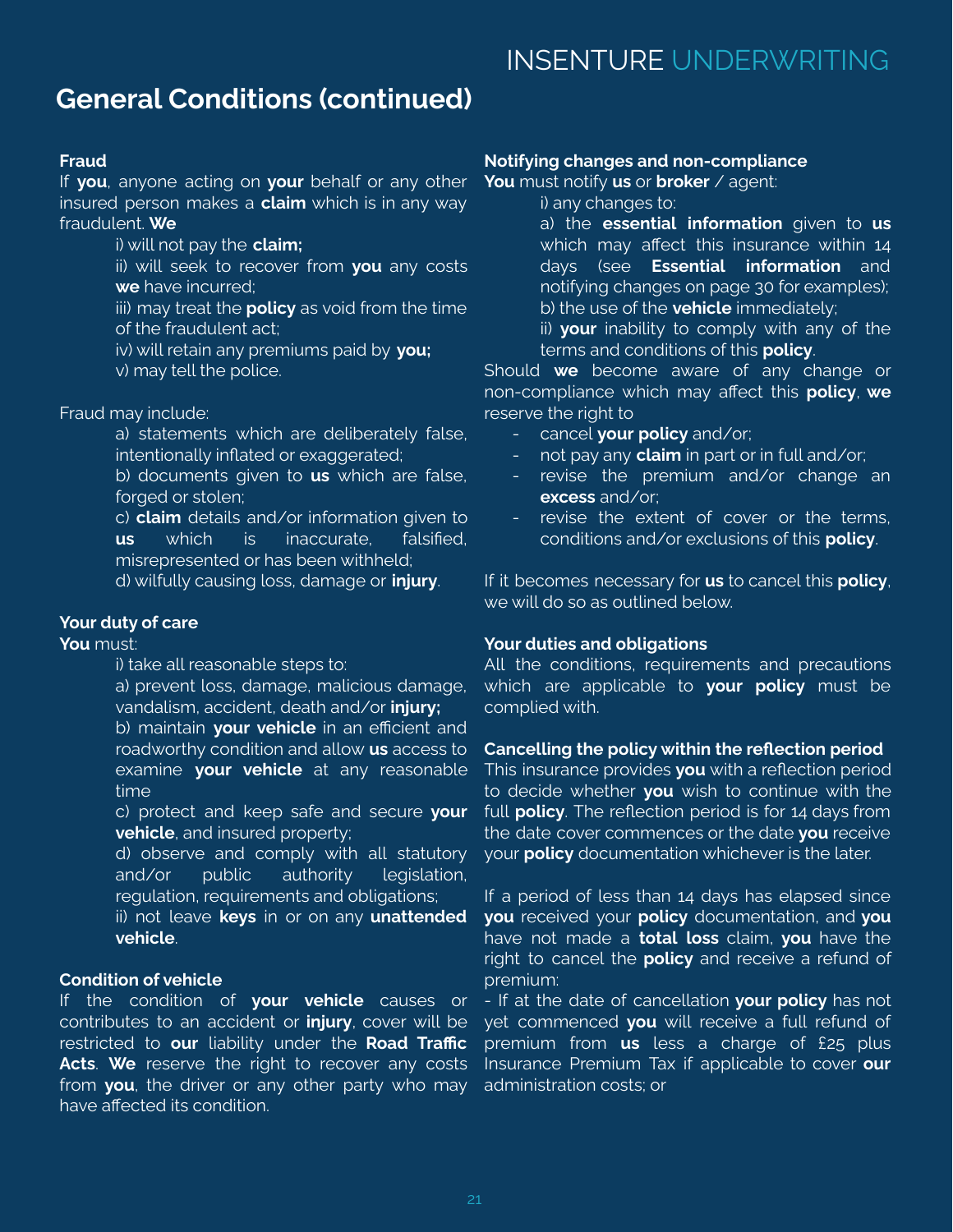# **General Conditions (continued)**

- If **your policy** has already commenced, **we** will refund the premium relating to the remaining **period of insurance** calculated on a proportionate basis dependent on the number of days left to run under the **policy** less a charge of £25 plus Insurance Premium Tax if applicable to cover **our** administration costs.

### **Cancelling the policy after the reflection period**

#### **Cancellation by you**

**You** or **your** insurance intermediary can cancel this **policy** either from the date **we** are notified, in writing, or a later date as requested by **you**.

Providing no claims have been made (or likely to be made) in the current **period of insurance**, **we** will charge a premium calculated on a proportionate basis dependent on the number of days left to run under the **policy** less a charge of £50 plus Insurance Premium Tax if applicable to cover **our** administration costs. **Your** insurance intermediary may also charge a fee sufficient to cover their costs. The cancellation will take effect from the date requested and the **MID** updated.

### **Cancellation by us**

**We** can cancel this **policy** at any time if there are serious grounds to do so, including but not limited to the following examples:

> - where **your** insurance intermediary has been unable to collect a premium payment (payment terms including the procedures in the event of non-payment of the premium will have been agreed between **you** and **your** insurance intermediary when you took out this **policy**); or

> - **you** have failed to take reasonable care in providing information in relation to this insurance as required by this **policy**; or

> **- you** have failed to supply requested validation documentation (evidence of No Claim Bonus, copy driving licence, etc.); or

- **you** have failed to co-operate or provideinformation and assistance in relation to any claim under this **policy** or with regards to the administration or operation of this **policy**; or

- where **you** fail to maintain the insured **vehicle** in a roadworthy condition or **you** fail to look after it in accordance with General Conditions of this **policy**; or

- where **we** have grounds to suspect fraud or misrepresentation; or

- where **you** use threatening or abusive behaviour towards a member of **our** staff or a member of staff of **your** insurance intermediary or **our** supplier.

**We** will do this by giving **you** 7 days' notice in writing to **your** last address notified to **us**. **Your** last notified address may include an email address nominated by **you** to accept correspondence.

**We** will refund the premium relating to the remaining **period of insurance** calculated on a proportionate basis dependent on the number of days left to run under the **policy** less an administration fee of no more than £50 plus Insurance Premium Tax if applicable to take into account **our** costs in providing **your policy**. The pro rata refund of premium (less the administration fee) is only available as long as:

- the insured **vehicle** has not been the subject of a **total loss** claim (i.e. written-off or stolen and not recovered); and/or

- cancellation is not due to any fraudulent act by **you** or anyone acting on **your** behalf.

**We** also reserve the right to retain all premium paid for the current **period of insurance** in the event that a **claim** has been made against the **policy** during this period until such time as **we** recover any monies paid out by **us**.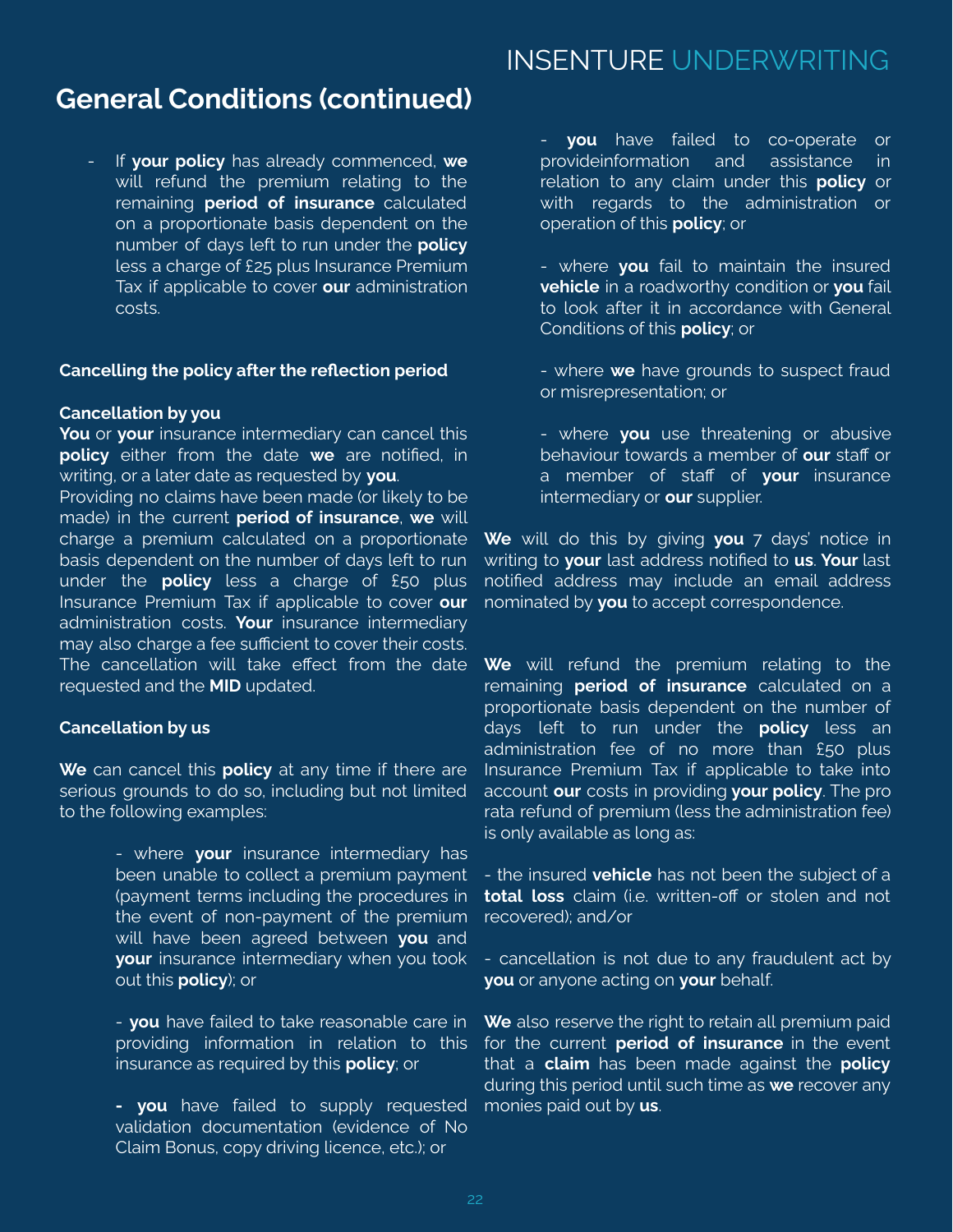# **General Conditions (continued)**

# **Policy charges**

If **you** make any alterations to this **policy** during the **period of insurance,** there is a £25 **policy** charge on top of any additional or return premium.

### **Non-payment of premium**

In the event that there has been a loss or incident likely to give rise to a **claim** during the current **period of insurance** and premium amounts are outstanding **we** may at **our** discretion reduce any **claims** payment by the amount of outstanding or overdue premiums that you owe **us** and/or **your** insurance intermediary.

### **Excesses**

**Your excess** is shown on the **schedule** and part of the **policy**, **you** have agreed to pay these for each incident of loss, damage or liability. In most cases **we** will deduct the total **excess** amount from the settlement **we** make.

### **Important notes**

In accordance with The Motor **Vehicle** Order 2010 (Electronic Communication of Certificates of Insurance), **you** may cancel the **policy** by sending a formal electronic notice to confirm the date and time **your** cover ceased to:

### info@insentureunderwriting.com

If **we** cancel **your policy we** will provide **you** with seven days notice of termination to **your** last known email address. If **you** pay **your** premiums by premium finance and fail to pay an instalment **your policy** may be immediately cancelled and **we** may exercise **our** right to collect the outstanding balance of the premium.

### **Other insurances**

If, at the time a **claim** is made under this **policy**, another insurance exists that would cover the same loss, damage or liability, **we** will only pay **our** share of the **claim** except where stated otherwise in this **policy**.

### **Emergency, medical and overnight expenses**

If **you** or any passenger in **your vehicle** is injured as a direct result of an accident, we will

> i) reimburse **you** for any payments made for emergency treatment under any **Road Traffic Act** (if this is the only payment we make, **your** no **claim** bonus will not be affected)

ii) pay up to:

- a) £250 per injured person and £1,000 in all for medical expenses other than physiotherapy treatment, arising from the accident;
- b) £250 per injured person and £1,000 in all for treatment from a chartered physiotherapist provided that **we** have agreed the course of treatment in advance;
- c) £250 in total towards necessary overnight hotel expenses incurred by the driver and passengers in your **vehicle** if it cannot be driven after an insured accident or loss.

### **Motor Insurance Database disclosure**

Where a **vehicle** is registered with the **DVLA**, its details must be added to the **MID** which is managed by the Motor Insurers' Bureau (MIB). If the registration number is not shown correctly on **your policy** documents or **you** cannot find your **vehicle** on the **MID** at www.askmid.com, **you** must contact us immediately. If **you** do not, the **vehicle** may be clamped, seized or destroyed and other penalties may be imposed including points being added to **your** driving licence.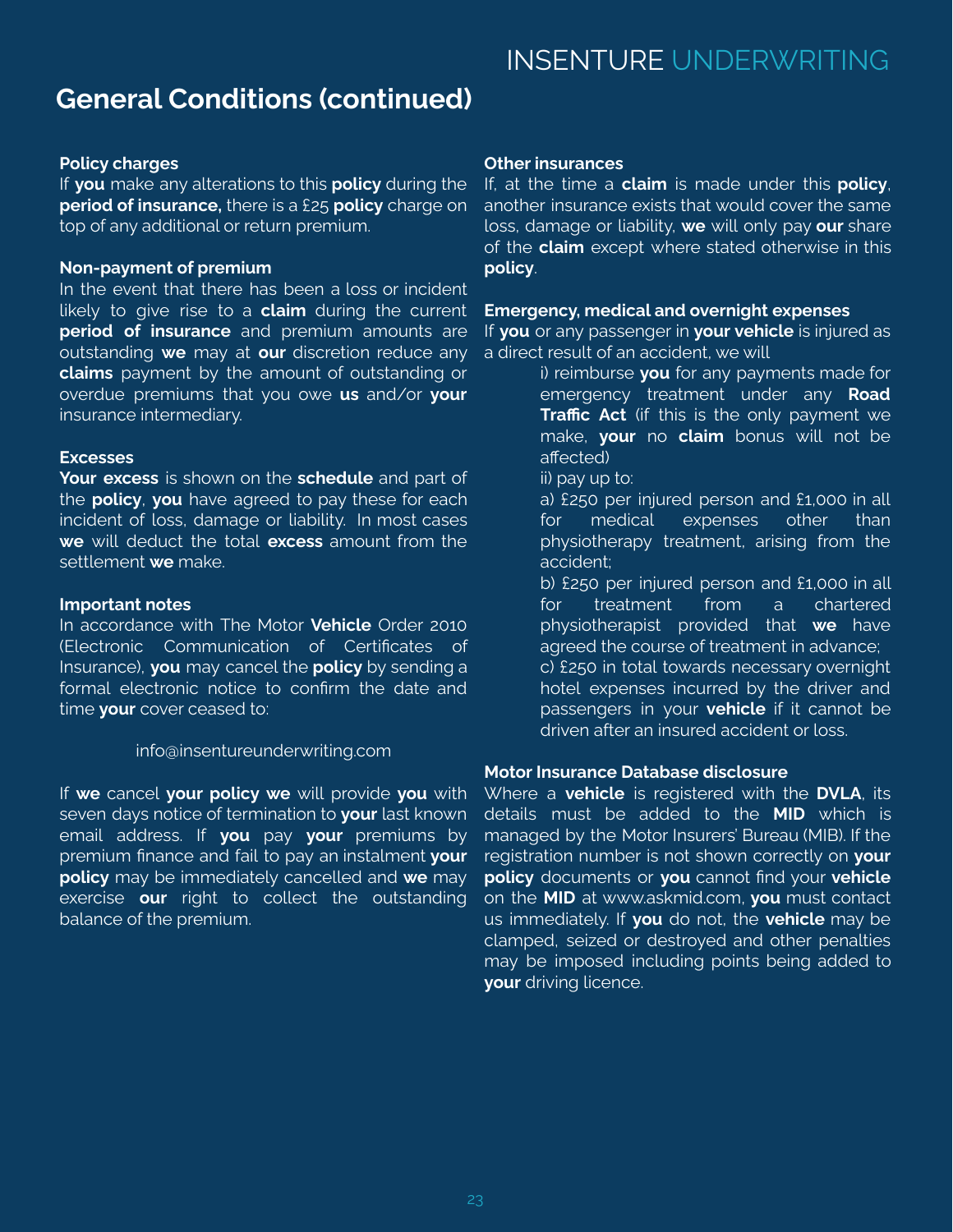# **General Conditions (continued)**

### **Rights of recovery**

If the law of any country in which this **policy** operates obliges us to pay a **claim** which **we** would not otherwise have paid, **we** may recover this amount from **you** or the person who incurred the liability.

### **Contracts (Rights of Third Parties) Act**

No person, persons, company or other party not named as the **policyholder** in this **policy** has any right under the Contracts (Rights of Third Parties) Act 1999 to enforce any terms and conditions of this **policy**. This does not affect any right or remedy of a third party that exists or is available apart from that Act.

### **Governing law**

**You** and **we** are free to choose the law applicable to this **policy** but, in the absence of any written agreement to the contrary, the **policy** will be governed and interpreted in accordance with English law and, other than where specifically stated otherwise, subject to the exclusive jurisdiction of the English courts.

# **Jurisdiction**

This **policy** is subject to the exclusive jurisdiction of the English courts.

# **Acts of Parliament**

All Acts of Parliament and regulations referred to in this **policy** are understood to include any subsequent or amending legislation as well as equivalent legislation enacted elsewhere in the **United Kingdom.**

### **Disagreements and disputes**

### **Amount of claim**

Where **we** have accepted a **claim** but there is a disagreement over the amount to be paid, the matter will be referred to an arbitrator appointed in accordance with the current statutory provisions or, if applicable, to the Financial Ombudsman Service. When this happens, an award must be made before proceedings can be started against **us**.

### **Other disputes**

Any other dispute under or in any way relating to this **policy** will be submitted to the exclusive jurisdiction of the English courts.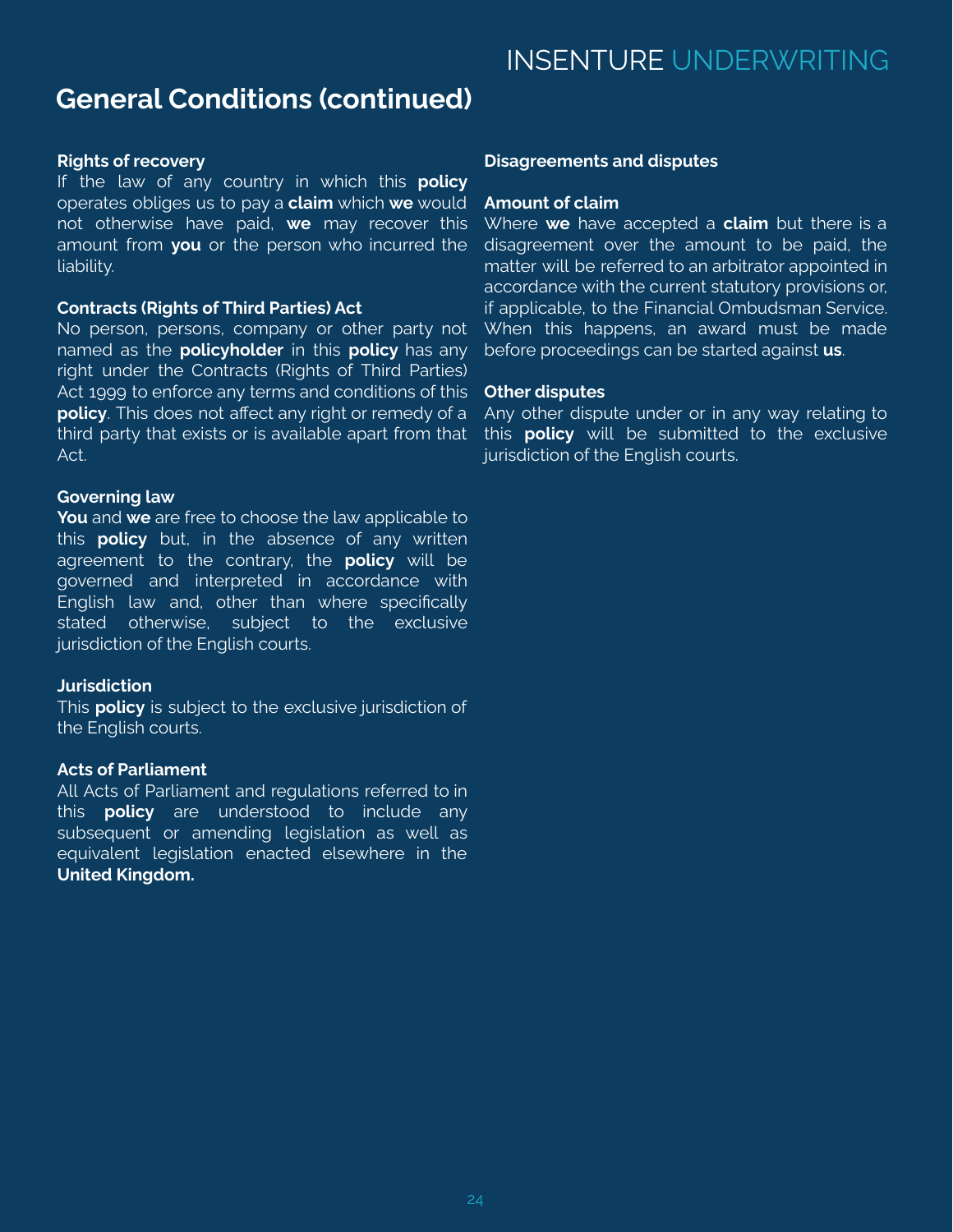# **General Exclusions**

### **This policy does not cover**

#### **War risks and terrorism**

Death, **injury**, loss, damage, cost, expense, **indirect loss** or legal liability directly or indirectly caused by, contributed to by or arising from any:

> i) consequence of war, invasion, act of foreign enemy, hostilities (whether war be declared or not), civil war, rebellion, revolution, insurrection, uprising, military or usurped power or;

> ii) **act of terrorism** regardless of any other cause or event contributing concurrently or in any other sequence to the loss or;

> iii) action taken in controlling, preventing, suppressing or in any way relating to any **act of terrorism.**

However, **we** will provide cover to meet the minimum requirements of any relevant law including current Road Traffic legislation.

If **we** allege that any loss, damage, cost, expense, indirect loss or legal liability is not covered by this **policy**, the burden of proving to the contrary will be yours. Additionally, if any part of this General exclusion is found to be invalid or unenforceable, the remainder will remain in full force and effect.

### **Radioactive contamination**

Death, **injury**, disablement, damage to any property or any resulting loss, cost, expense, indirect loss or any legal liability directly or indirectly caused by, contributed to by or arising from

i) ionising radiations or contamination by radioactivity from any nuclear fuel or from any nuclear waste from the combustion of nuclear fuel ii) the radioactive, toxic, explosive or other hazardous properties of any nuclear explosive assembly or nuclear component of such assembly.

### **Pollution**

Death, **injury**, loss, damage, cost, expense, **indirect loss** or legal liability except as required to meet any minimum legal requirements, arising directly or indirectly from the pollution or contamination of any building, other structure, water, land or the atmosphere caused by the discharge or leaking of any substance, liquid, vapour or gas including from volcanic eruption clouds unless as a result of a sudden, identifiable, unintended and unexpected event occurring in its entirety at a specific time and place during the **period of insurance.**

### **Cyber loss**

Any loss, damage, liability, expense, fines or penalties or any other amount directly or indirectly caused by:

> i. the use or operation of any **Computer System** or **Computer Network**;

> ii. the reduction in or loss of ability to use or operate any **Computer System**, **Computer Network** or;

> iii. access to, processing, transmission, storage or use of any **Data**;

> iv. inability to access, process, transmit, store or use any **Data**;

> v. any threat of or any hoax relating to i,ii,iii & iv above;

> vi. any error or omission or accident in respect of any **Computer System**, **Computer Network** or **Data**.

# **Electronic equipment failure**

Loss, damage, destruction, erasure, corruption or alteration of electronic **data** from any cause whatsoever including a computer virus, loss of use, reduction in functionality, cost, expense, indirect loss or legal liability arising directly or indirectly from the failure of any:

> i) computer, related equipment, system or software;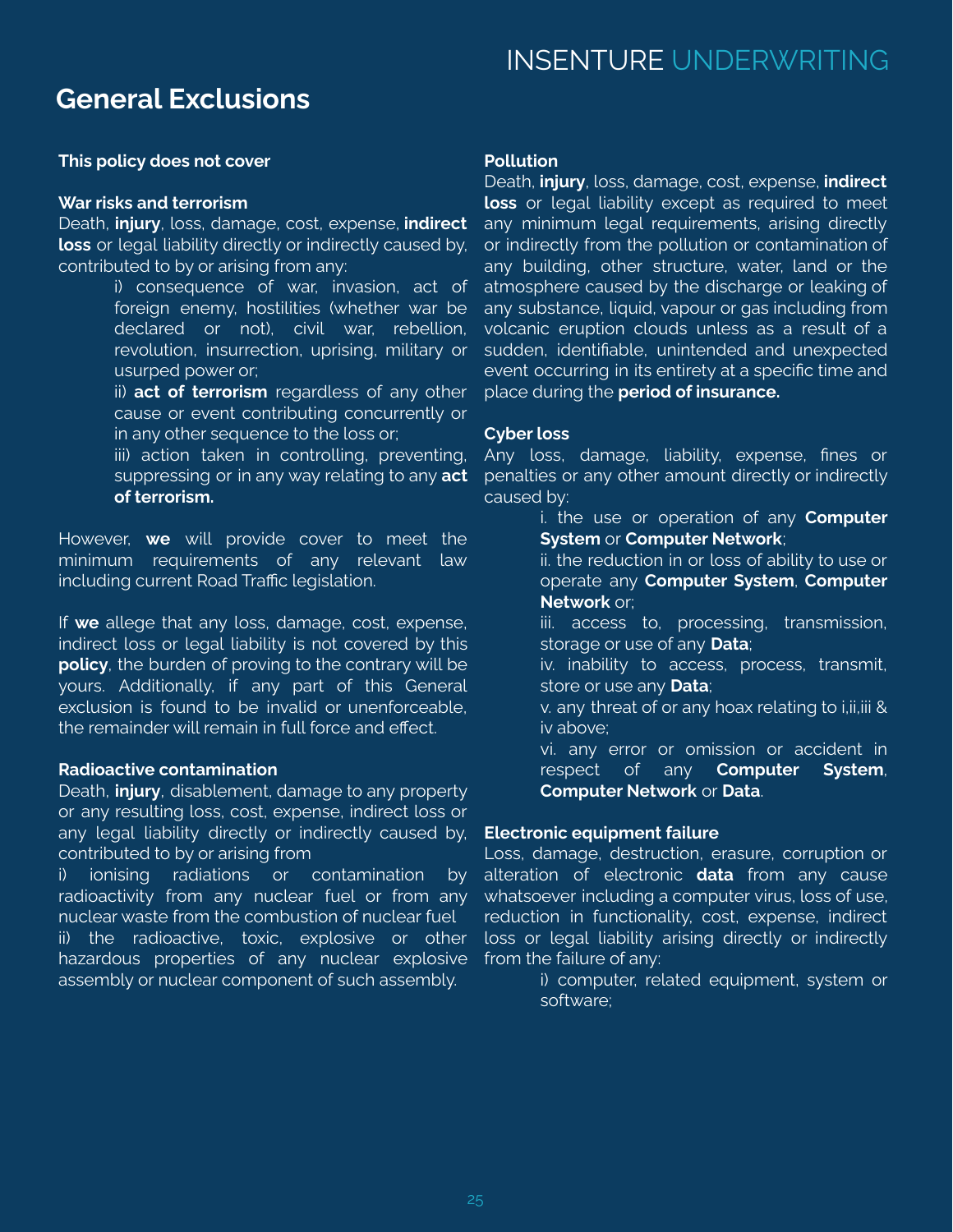# **General Exclusions (continued)**

ii) equipment, machinery or product containing, connected to or operated by means of a micro or **data** processor chip to recognise, accept, interpret, respond to or process any **data** or instruction.

Any subsequent loss, damage, **indirect loss** or legal liability that is covered by this **policy** is, however, insured.

### **Vehicle and trailer exclusions**

Any loss, damage, liability, **injury** or indirect loss except as required to meet the minimum requirements of the relevant law applicable to the driving of **vehicles** and/or specifically allowed for in this **policy** or more specifically insured elsewhere, arising from:

> i) the use of the **vehicle** and any **trailer** (whether attached or not);

> a) air-side including the manoeuvring and ground equipment parking areas, aprons and service roads directly associated with any airport, airfield or military establishment to which aircraft have access;

> b) within any power station, nuclear installation or establishment, refinery, bulk storage or production premises in the oil, gas or chemical industries;

> ii) any **trailer** and its load not complying with applicable legislation or regulation;

> iii) the **vehicle** and/or **trailer** being used to carry

> a) a load heavier than it is constructed to carry and/or over its specified maximum capacity;

b) an unstable or not properly secured load;

iv) the carriage of any dangerous substances or goods;

a) listed in the Approved List of Dangerous Substances published by the Health and Safety Executive;

b) which require carriage in accordance with The Road Traffic (Carriage of Dangerous Substances in Road Tankers and Tank Containers) Regulations 1992 and/or The Road Traffic (Carriage of Dangerous Substances in Packages etc.) Regulations 1992 or any other relevant subsequent or similar legislation;

v) the use of any **vehicle** or its attachments as a tool of trade;

vi) the spraying of crops or dissemination by any means of any chemical or other substances whether or not for agricultural purposes.

### **Other exclusions**

ii) Any deliberate act including theft, attempted theft or any criminal or malicious act by y**ou** or **your family**.

ii) Indirect loss(es) of any kind except as specifically covered elsewhere in this **policy**.

iii) Any loss, damage or legal liability caused by:

a) **your** failure to use all reasonable means to safeguard your **vehicle** at all times;

b) deception other than by any person using deception to gain entry to **your** home;

c) normal wear and tear, upkeep or making good, deterioration, moth, vermin, termites or other insects, inherent vice, latent defect or any gradually operating cause;

d) mechanical, electrical or computer breakdown, fault or failure;

e) pressure waves resulting from aircraft and other aerial devices travelling at sonic or supersonic speeds.

iv) Any loss, damage or legal liability which occurred or which was known to you before the inception of this **policy**.

v) Any loss, damage or legal liability for which indemnity will be provided or, but for the existence of this **policy**, would have been provided under any other insurance, warranty, contract, legislation or guarantee.

vi) Any VAT that can be recovered elsewhere.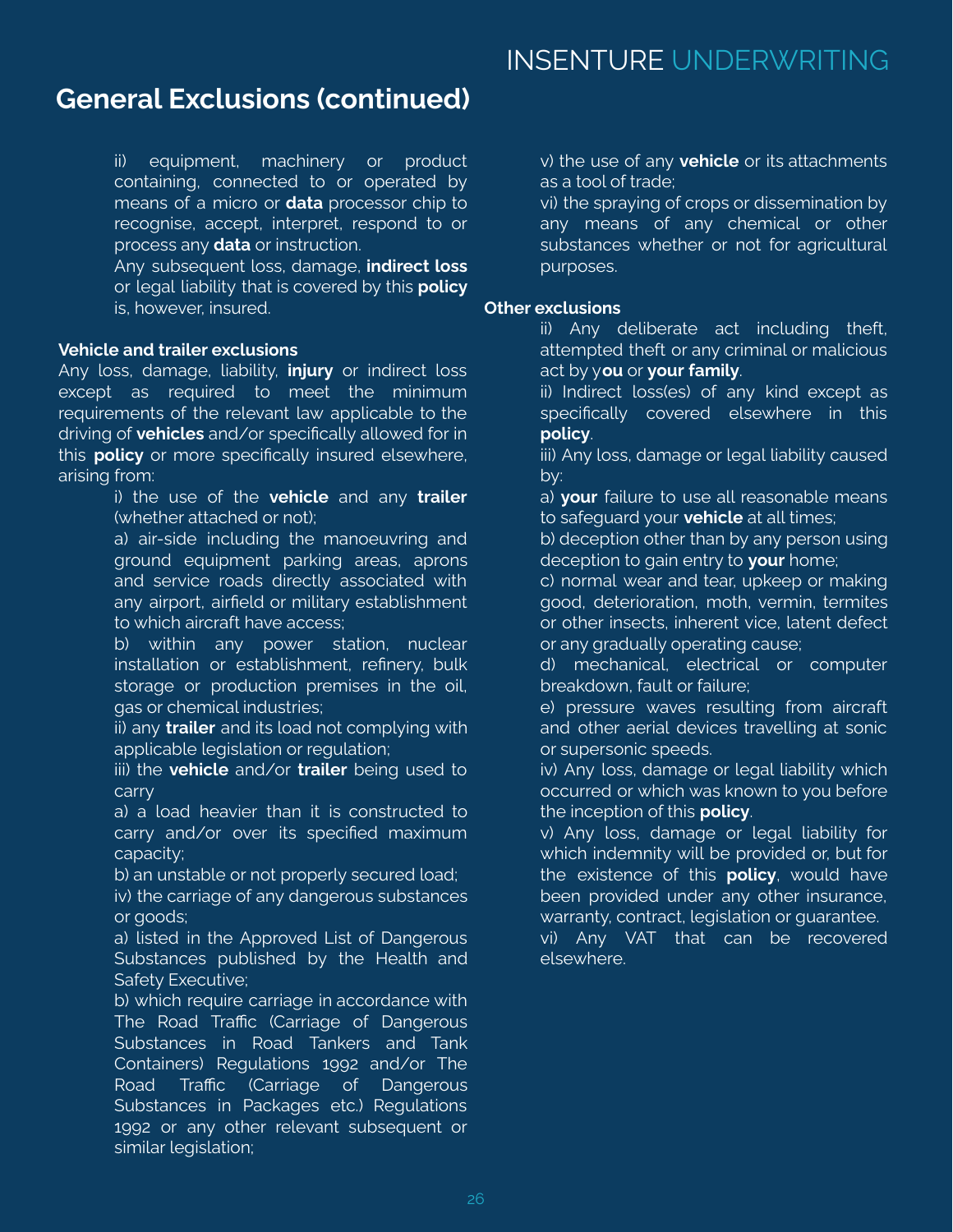# **No Claims Bonus**

If **you** do make a **claim** during the **period of insurance your** no claims bonus will be reduced at the next renewal date in accordance with the scale shown below. The following will not affect **your** no claims bonus:

- Payments made under glass damage.
- If **we** only have to pay for an emergency treatment fee.

- If **we** make a full recovery of all payments made by us in connection with a claim made against the **policy**.

If **you** make a **claim** or if a **claim** is made against **you** for an event which **you** may not consider to be **your** fault and **we** have to make a payment this will affect **your** no claim bonu**s** unless we can recover **our** outlay in full from the responsible party.

If **you** decide to cancel **your policy** and premiums remain outstanding **we** will not be able to issue proof of no claims bonus until the outstanding premiums are paid.

**You** cannot transfer **your** no claims bonus to somebody else.

| <b>Current Years</b><br><b>NCD</b> | NCD years at renewal if no<br>fault claims made | NCD years at renewal if one<br>fault claim made | NCD years at renewal if two<br>fault claims made | NCD years at renewal if more<br>than two fault claims made |
|------------------------------------|-------------------------------------------------|-------------------------------------------------|--------------------------------------------------|------------------------------------------------------------|
| $\mathbf{0}$                       |                                                 | $\mathbf{0}$                                    | $\mathbf{0}$                                     | $\mathbf 0$                                                |
|                                    | 2                                               | $\mathbf{0}$                                    | 0                                                | 0                                                          |
| $\overline{2}$                     | 3                                               | $\mathbf{0}$                                    |                                                  |                                                            |
| 3                                  |                                                 |                                                 | O                                                |                                                            |
| $\overline{4}$                     | $5\overline{)}$                                 | $\overline{2}$                                  | $\mathbf 0$                                      | $\Omega$                                                   |
| $\overline{5}$                     | $6\phantom{1}$                                  | 3                                               |                                                  | $\Omega$                                                   |
| $6^{\circ}$                        | $\overline{7}$                                  | 3                                               |                                                  | $\Omega$                                                   |
| 7                                  | 8                                               | 3                                               |                                                  | O                                                          |
| 8                                  | 9                                               | $\overline{3}$                                  |                                                  |                                                            |
| $9+$                               | $9+$                                            | 3                                               |                                                  |                                                            |

# **Protected No Claims Bonus**

Depending on certain qualifying conditions **you** may be able to protect **your** no claims bonus if you pay an extra premium. **Your** no claim bonus is only protected if this is shown on your **statement of fact.** If your no-claim bonus is protected **we** will not reduce it if **you** do not make more than two claims during any three years of insurance. If three or more claims are made during any three-year period, **we** will reduce the discount **you** receive.

It does not mean that **your** premium will not be increased if, for example, **your** accident or conviction record justifies this.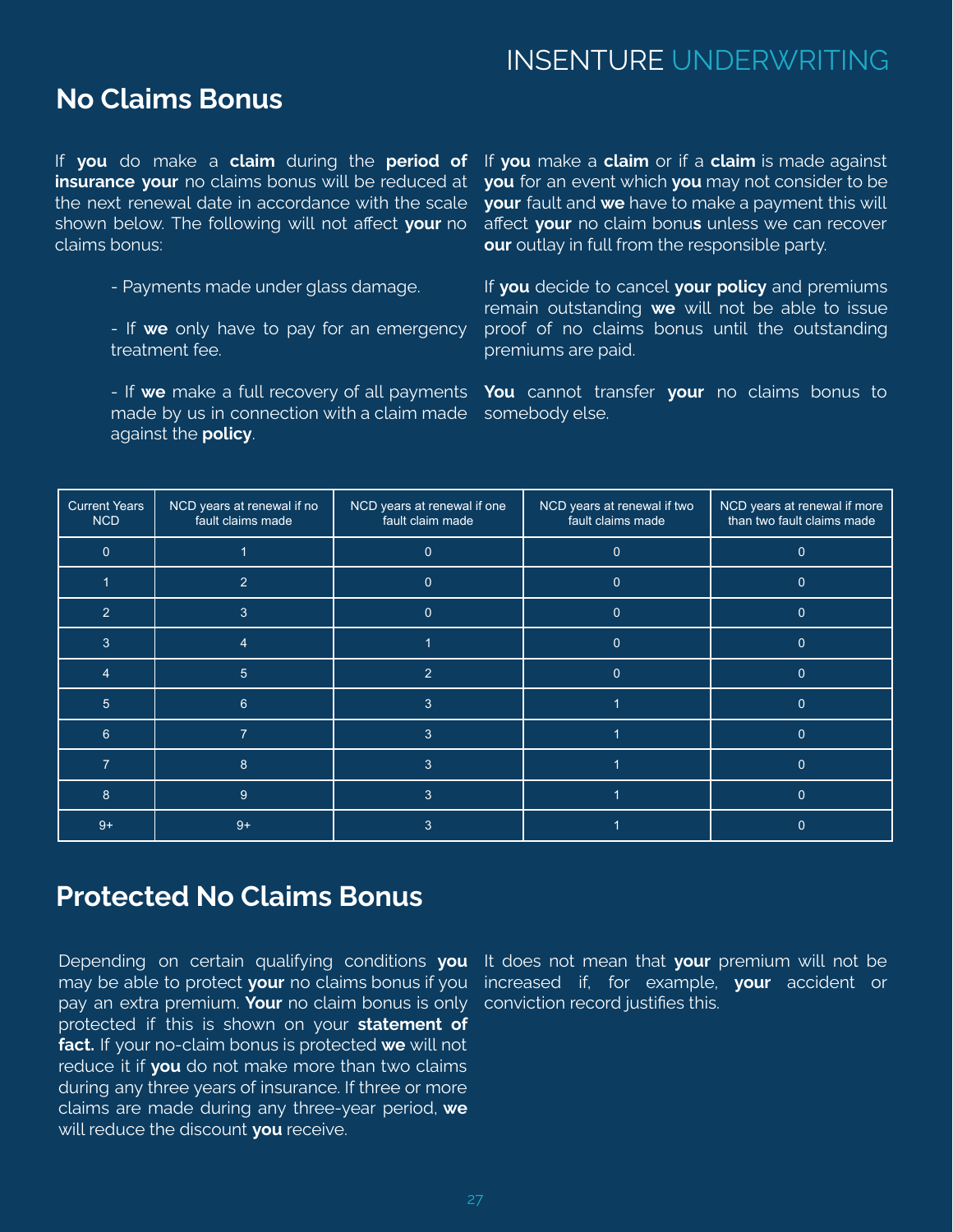# **How to make a claim**

# **Motor accidents**

Being involved in a motor accident can be traumatic. The following will help you with some of the practical steps you will need to take. The more information you can give us, the better able we will be to defend your position and if you are at fault, settle the other party's **claim** quickly.

If you don't exchange details at the scene, report the accident to the police in person within 24 hours (you can't do so by telephone) or, if you are unable to do so due to your injuries, you must ask someone else to do it for you remembering that your **certificate of motor insurance** and driving licence will be required.

You must also advise us promptly so that your **claim** is not prejudiced and produce your **certificate of motor insurance** and driver's licence on request.

At the scene make a note of:

- the names and addresses of the people involved including your passengers and any independent witnesses;
- details of the other vehicles involved including the:
- a) registration numbers;
- b) other drivers' motor insurance details;
- c) passengers in the other vehicles and, if possible, their gender and approximate age;
- d) extent of the damage;
- e) the time and place of the accident;
- f) the weather and the condition of the road e.g. wet or greasy and any skid marks;
- g) if it is dark or the visibility is poor, the lighting;
- h) the extent of injuries suffered;
- i) if applicable, the name and number of the attending police officer.

In addition, if it is safe to do so and you have a camera or a phone with a camera, photograph the damage to vehicles and property. If not make a rough sketch of the accident including the position of your vehicle at the time of impact.

Please do not:

- admit responsibility, negotiate any payment or refuse any **claim** without our written consent
- drive your **vehicle** if it is not roadworthy or if driving will, in any way, increase the damage.

# **All other incidents**

You must tell the police about all incidents of:

- theft or attempted theft;
- damage or **injury** caused by malicious persons or vandals;
- if the stolen **vehicle** is fitted with a tracker, immediately notify the tracing company;
- if an item is lost.

You must also obtain a case / loss number from the police:

> - if applicable, advise the relevant lost property office;

> - if applicable, make a note of the name and number of the attending police officer and obtain the crime number;

> - take all reasonable steps to prevent further loss or damage.

If a camera and/or telematics device is fitted to your vehicle you must provide us with all records, footage, and/or memory cards within 48 hours of the incident.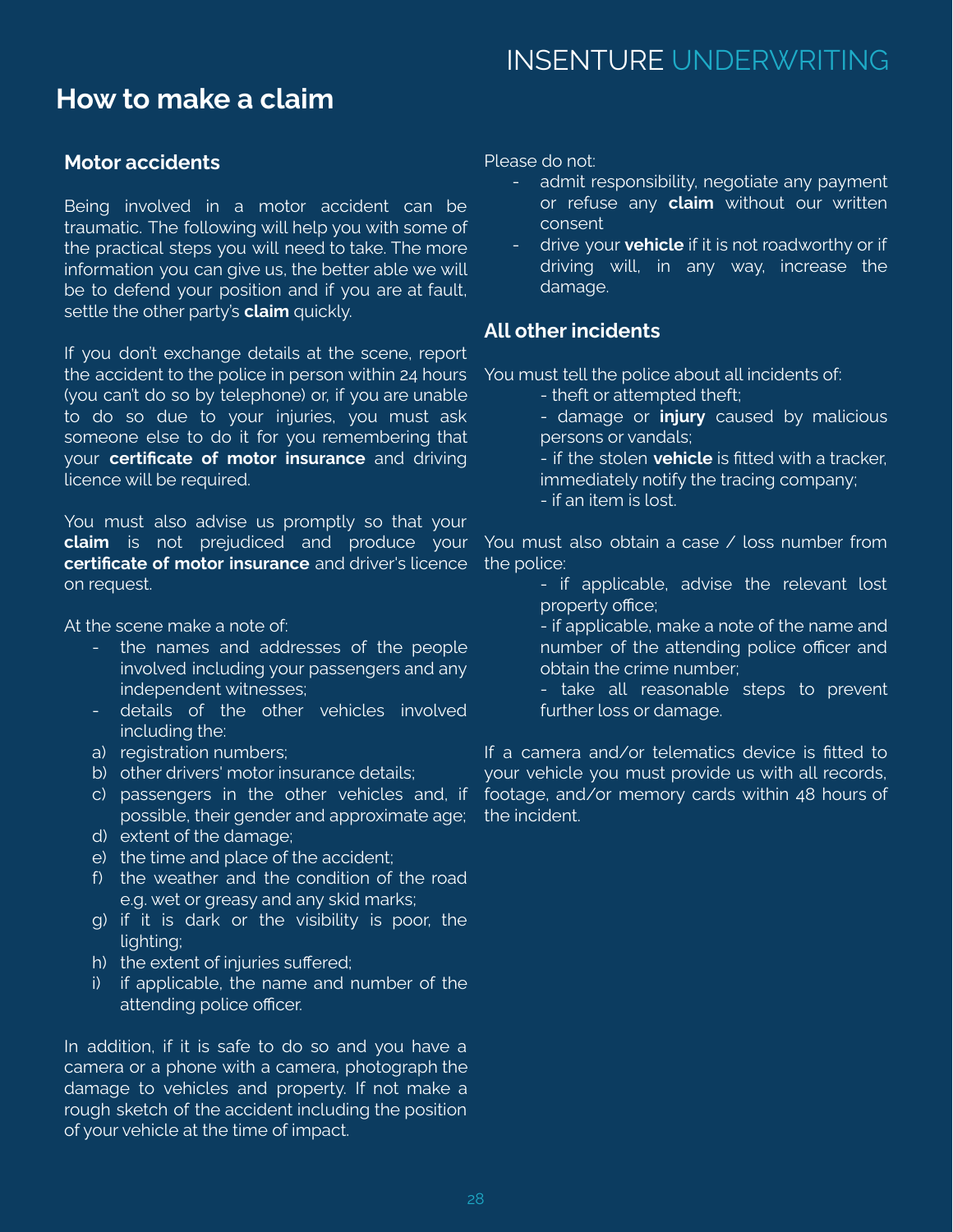# **Important Information**

We strongly recommend that you keep a record of all information given to us, another insurer and your broker or agent including details of telephone calls, copies of all letters, emails, the proposal form and/or the statement of fact and any supplementary questionnaires you completed.

If you require your documentation in an alternative format such as large print, please contact your broker, agent or us.

To ensure we maintain a high quality of service, we may monitor and record telephone calls. For your policy to operate fully you MUST, at all times comply with the terms, limitations and conditions which form part of this policy. It is essential that you read the general, specific and section conditions and exclusions to ensure that you can comply with all our requirements.

Please note that your schedule will show whether other more specific terms, limitations, conditions, exclusions and excesses have been imposed. It is a requirement of this policy that you are able to provide sufficient information to substantiate any claim you make. Failure to do so may delay or prejudice your claim.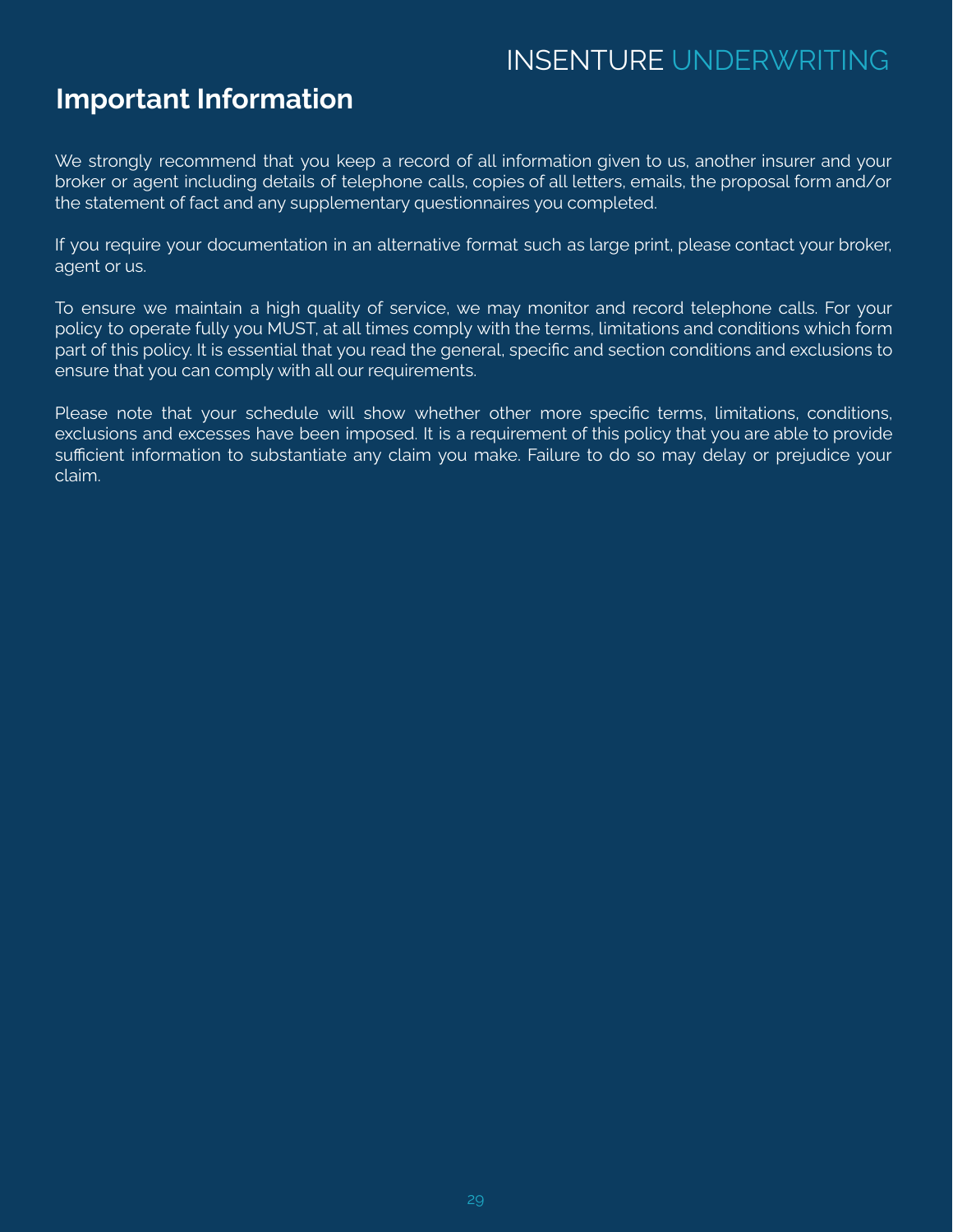# **Essential Information & Notification of changes**

You must take reasonable care to provide complete and accurate answers to the questions we ask when you take out, make changes and renew your policy.

Essential information is defined in the policy as "All information and any particular circumstances which would influence us in our decision to provide or restrict cover and to set the level of premium and excess(es)". If you are not sure whether something is important or relevant, please tell us, your broker or agent anyway as failure to do so may result in our

- cancelling your policy and refusing to pay any claim or;
- not paying a claim in full or;
- revising the premium and/or changing an excess or;
- revising the extent of cover provided or the terms, conditions or exclusions of this policy.

Here are some examples of changes we should be told:

- a change or addition of a vehicle;
- any alterations or adaptations which make the vehicle different from the manufacturer's standard specification regardless of whether the changes are mechanical or cosmetic;
- a change in the purpose for which the vehicle is used;
- a change in the person who uses the vehicle most;
- a change of address;
- your or a driver's change of name;
- a change of job, including any part-time work by you or other drivers, a change in the type of business or having no work at all;
- details if you or any other person allowed to drive the vehicle suffers from a health condition which the DVLA or any other licencing authority are or should have been made aware such as diabetes, epilepsy, a heart condition or any other chronic condition;
- the suspension, revoking, altered terms or refusal to renew driving or other licences;
- details of any motoring convictions of any person allowed to drive or of any pending prosecution for motoring offences other than parking;
- details of any County Court Judgments in England and Wales and/or orders or judgments for debt in other jurisdictions, criminal convictions, Individual Voluntary Arrangements (IVA), the bankruptcy or insolvency of you or any person insured by this policy;
- you or any person insured by this policy being disqualified from acting as a company director for any period of time;
- details of any accident or loss, whether or not you make a claim, involving your vehicle or while you are driving anyone else's vehicle;
- details of any non motoring offences of any person allowed to driver or of any pending prosecutions.

It is an offence to deliberately make false statements, withhold or misrepresent information in order to obtain a Certificate of Motor Insurance or any other insurance. This includes disclosing all convictions and incidents which may give rise to a claim.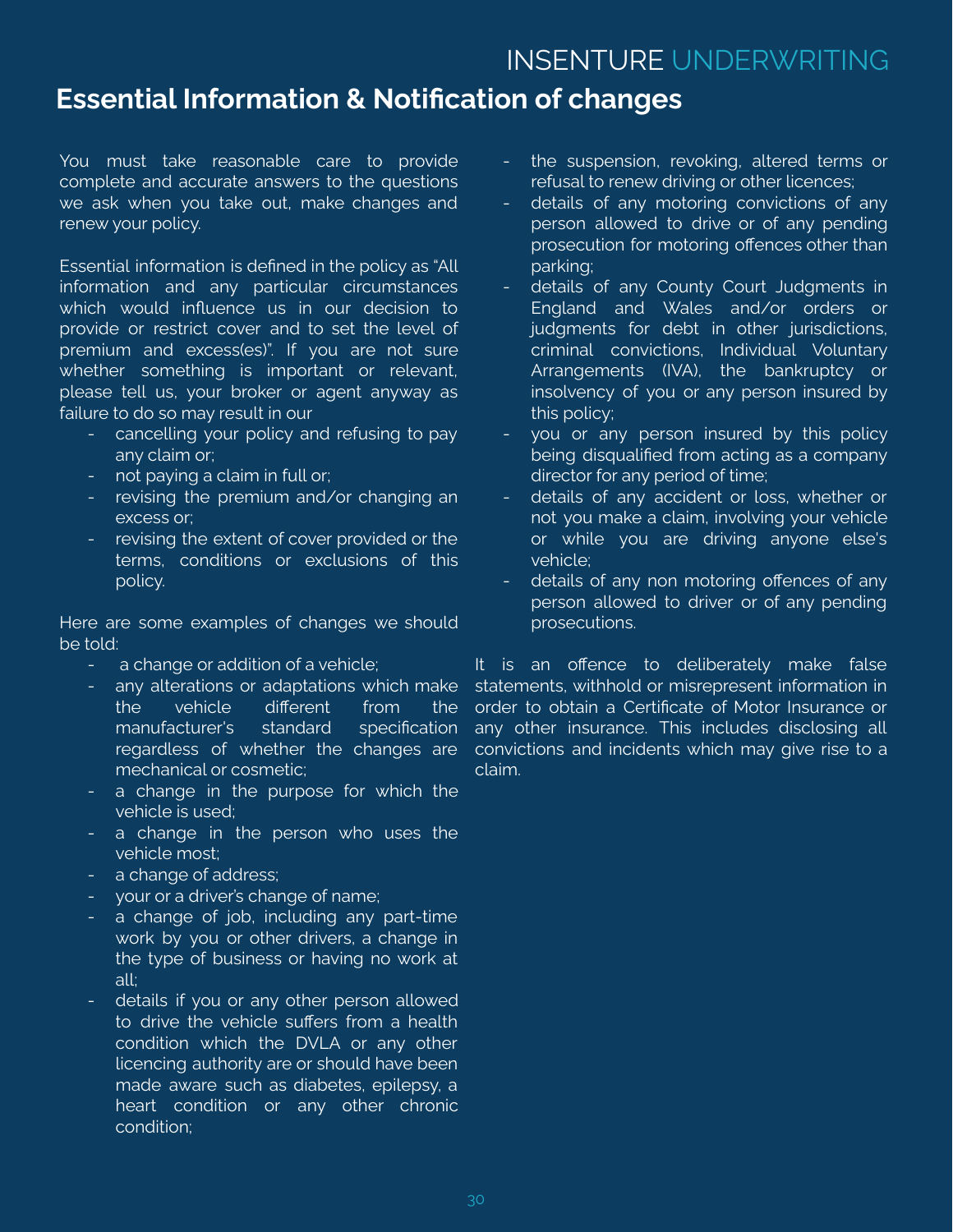# **Essential Information & Notification of changes (continued)**

### **Motor Insurance Database**

It is a legal requirement that details and registrations of the vehicles you own are added to the MID which is managed by the Motor Insurers' Bureau (MIB). MID data may be used by certain statutory and/or authorised bodies including the police, the DVLA, the DVA, the Insurance Fraud Bureau and other bodies permitted by law, for electronic vehicle licensing, Continuous Insurance Enforcement, preventing and detecting crime, reducing the incidence of uninsured driving and for the provision of government and other services aimed at reducing the level and incidence of uninsured driving. Other insurers and the Motor Insurers' Bureau may search the MID to ascertain relevant policy information if you have been involved in a road accident whether in the United Kingdom or abroad. Other people pursuing a claim in respect of a road traffic accident, their personal or appointed representatives, whether within the United Kingdom or overseas may also obtain relevant information which is held on the MID.

### **Driving licence information**

Driving licence checks may be completed prior to renewal of the policy where you have supplied your own and your named drivers licence details.

# **Administration, management information and regulatory compliance**

The information you supply may be:

- used for insurance administration, debt collection, offering renewal, research and statistical analysis by Tradex, its associated companies and agents, by other participating insurers and suppliers and your insurance broker or agent;
- used for management information purposes including portfolio assessment, risk assessment, performance and management reporting;
- disclosed to regulatory bodies for monitoring and/or enforcing the insurers' compliance with any regulatory rules and codes of conduct;
- shared with other insurers either directly or via those acting for them such as loss adjusters, surveyors and investigators;
- provided to, shared with and checked against various databases (including the No Claims Bonus Database), the DVLA, fraud prevention agencies and public bodies including the police when you apply for, renew or amend this insurance or make a claim.

We may, in addition, contact you by text or email regarding claims, payment defaults and policy administration.

### **Fraud detection and prevention**

Insenture Underwriting and other participating insurers and/or their agents and suppliers may, in order to detect and prevent fraud:

- request information from and pass claims information to the Claims and Underwriting Exchange (CUE) and the Motor Insurance Anti Fraud and Theft Register (MIAFTR);
- provide the DVLA or, where applicable, the DVA with all driving licence numbers to confirm each driver's licence status, entitlement and restriction information and endorsement and/or conviction data;
- check your identity to prevent money laundering unless you have provided us with satisfactory proof of identity;
- undertake checks against publicly available information such as the electoral roll, County Court Judgments in England and Wales and/or orders or judgments for debt in other iurisdictions, Individual Voluntary Arrangements and bankruptcy orders;
- validate your claims history or that of any insured person or property involved in the policy or a claim.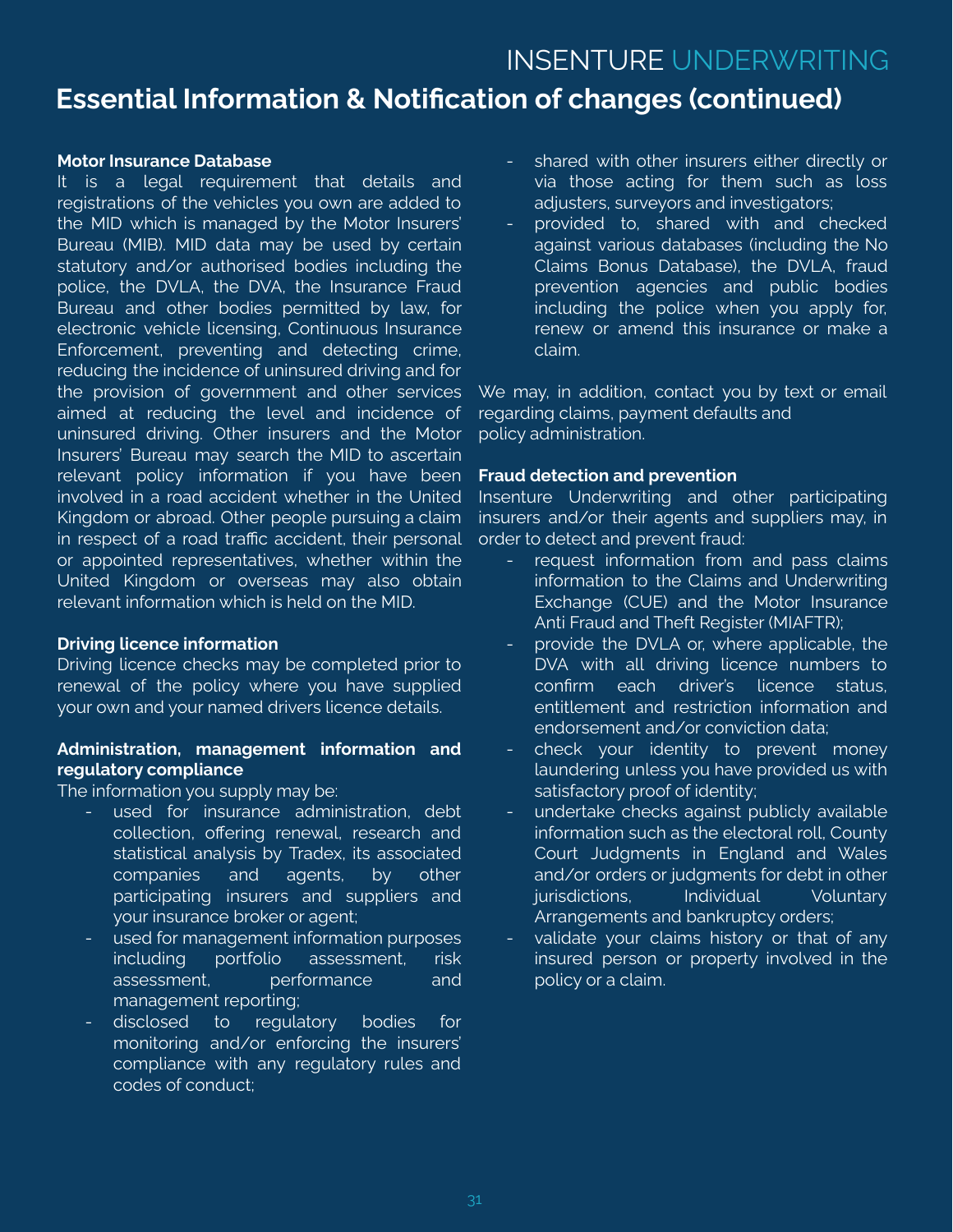# **Our Service Commitment**

### **What to do if you have a complaint**

We are dedicated to delivering a first class level of service to all policyholders. However, we accept that things can occasionally go wrong and would encourage you to tell us about any concerns you have so that we can take steps to make sure the service you receive meets your expectations in the future.

Our customer service team is here to help on Complaints@Insentureunderwriting.com or 0330 124 5773 who will do all they can to swiftly resolve the issue. You can request a copy of our complaints procedure free of charge at any time.

You can also write to us at:

Insenture Underwriting Services Limited First Floor 94 - 102 High Street Hampton Hill TW12 1NY

We will make every effort to resolve your complaint by the end of the third working day after receipt. If we cannot resolve your complaint within this timeframe we will acknowledge your complaint within five working days of receipt and do our best to resolve the problem within four weeks by sending you a final response letter. If we are unable to do so, we will write to advise you of progress and will endeavour to resolve your complaint in full within the following four weeks.

If your complaint relates to a **claim** you have made then contact Tradex below:

Complaints Manager Tradex Insurance Company Limited 7 Eastern Road, Romford, Essex, RM1 3NH complaints@tradexinsurance.com 01708 729510

When contacting us please provide:

- A policy number and/or **claim** number.
- An outline of your complaint.
- A contact telephone number.

If we are still unable to provide you with a final response at this stage, we will write to you explaining why and advise when you can expect a final response. At this point you may refer your complaint to The Financial Ombudsman Service at the following address:

The Financial Ombudsman Service Exchange Tower Harbour Exchange Square London E14 9SR Email: complaint.info@financial-ombudsman.org.uk

### **What you should know**

You may go directly to the Financial Ombudsman Service when you first make your complaint, but the Ombudsman will only review your complaint at this stage with our consent. However, we are still required to follow the procedure stated above.

If you have received a final response but are dissatisfied, you have the right of referral to the Financial Ombudsman Service within six months of the date of your final response letter. You may only refer to the Ombudsman beyond this time limit if we have provided our consent.

Whilst we are bound by the decision of the Financial Ombudsman Service, you are not. Following the complaints procedure above does not affect your right to take legal action.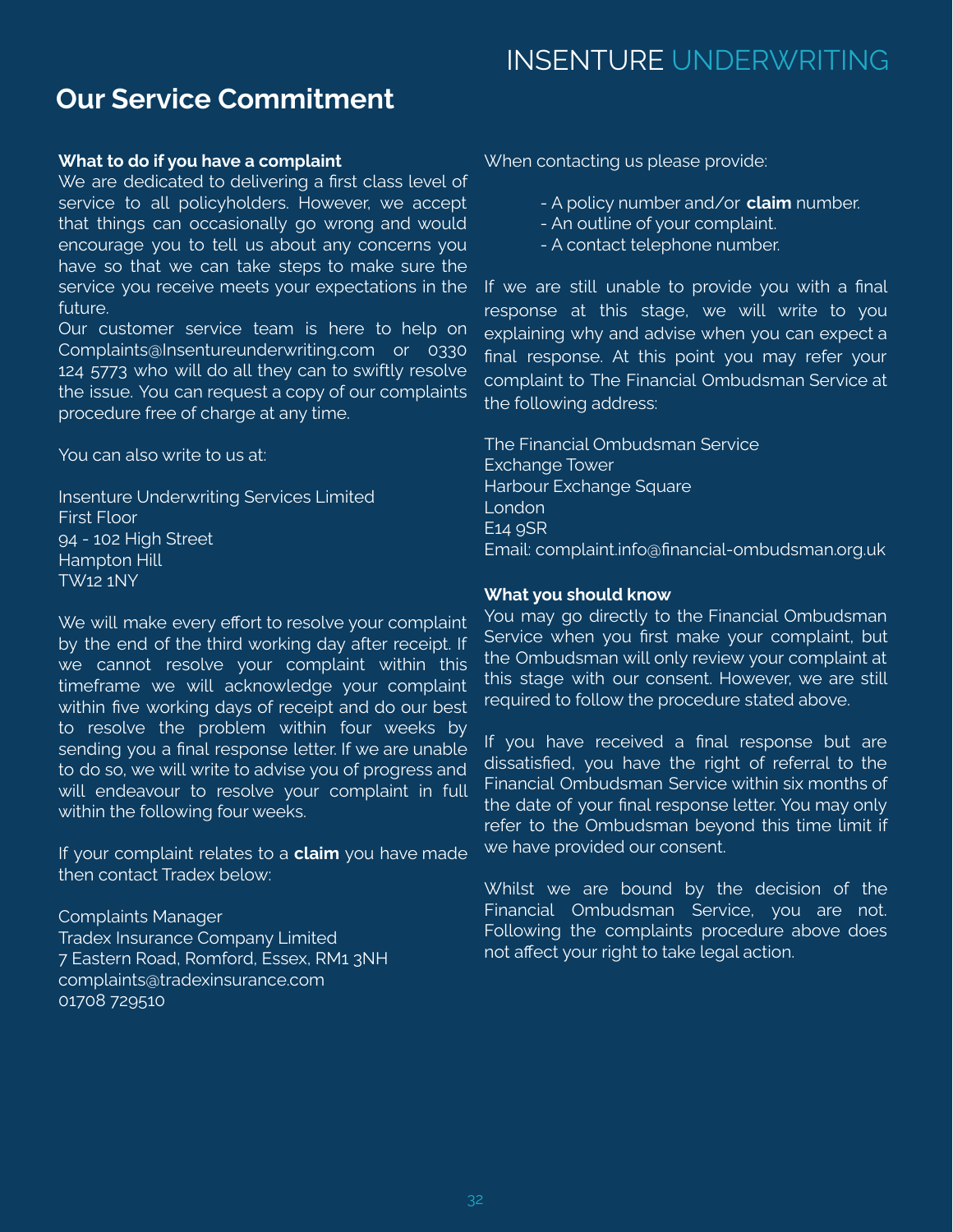# **Our Service Commitment (continued)**

# **Customer feedback**

If you have any suggestions or comments about our cover or the service we have provided please email info@insentureunderwriting.com

We always welcome feedback to enable us to improve our products and services.

# **Telephone Recording**

For our joint protection telephone calls may be recorded and monitored by us.

### **Financial Services Compensation Scheme**

Tradex Insurance Company Limited is a member of the Financial Services Compensation Scheme (FSCS). You may be entitled to compensation from this scheme if we cannot meet our liabilities under this **policy**.

Further information about the scheme is available on the FSCS website at www.fscs.org.uk or by writing to:

**FSCS** PO Box 300 Mitcheldean GL17 1DY

If you are still dissatisfied with the way your complaint has been handled, you can use the Online Dispute Resolution Platform (ODR) to submit your complaint for an independent assessment at: https://ec.europa.eu/info/index\_en/

# **Your insurance intermediary**

In the event that we are unable to continue to trade with your insurance intermediary because they have ceased to trade through bankruptcy or liquidation or in the event that their relevant **FCA** authorisation is revoked we reserve the right to pass your **policy** and all details on to another intermediary. If you do not wish this to happen then please put your request in writing to us.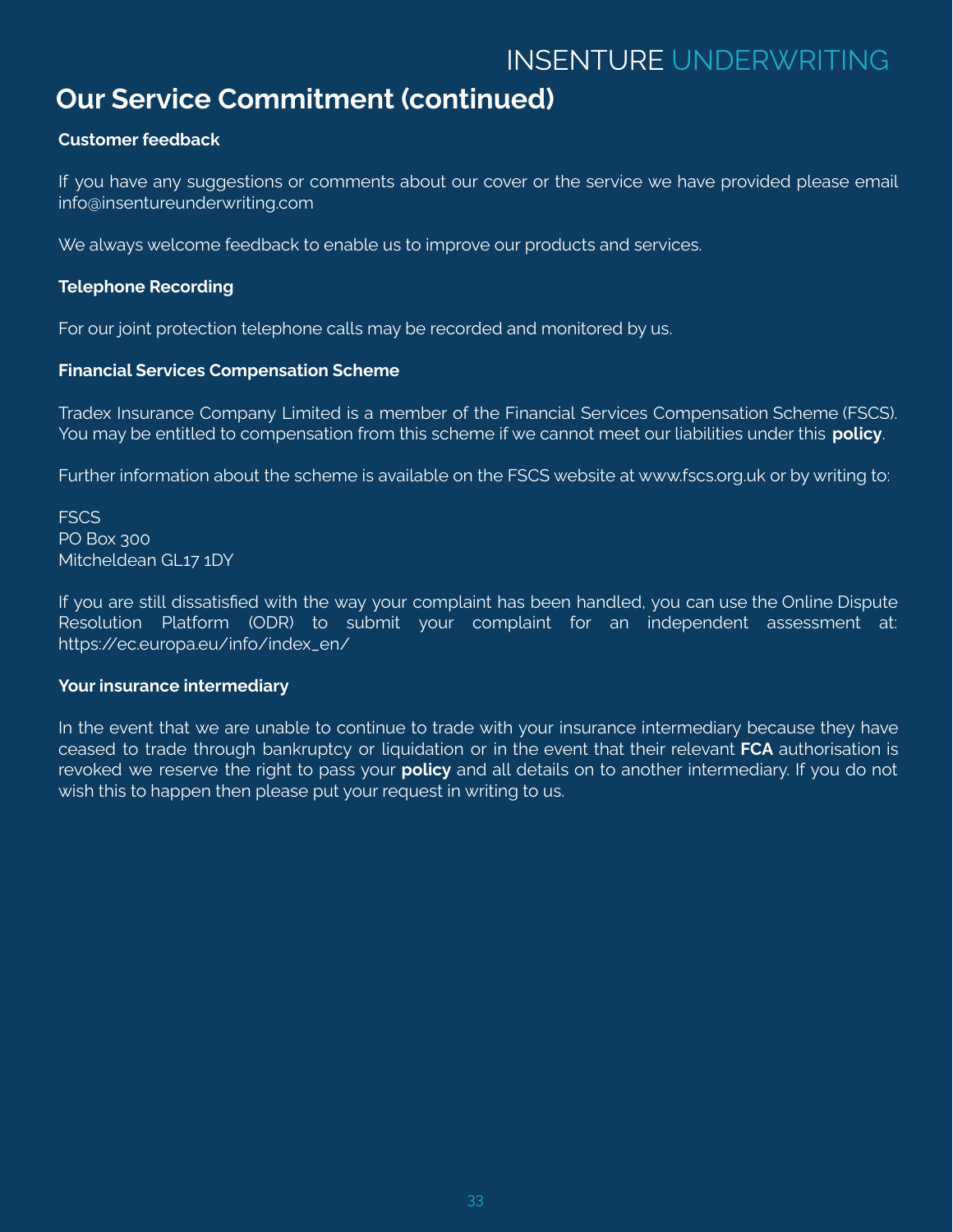# **How we use your information**

We believe in keeping your information safe and secure. Full details of what **data** we collect can be requested from our **Data** Protection Officer (contact details below). This section provides you with some basic information and explains:

- What we do with your information.

- How we may check the information you have provided to us against other sources such as databases.

- Who we share your information with, and

- How we may use your information.

We are governed by the Data Protection legislation applicable in the United Kingdom.

#### **How we may collect your information**

We may collect details about you from:

- Information you give to brokers.
- Information you give us in online forms and other forms.

- Other sources such as Google Earth and social media.

- Third parties and other sources.

- Telematics systems.

#### **What information we may collect about you**

We collect details including details about your health, personal circumstances, claims history, credit history, motoring history and other relevant details. We may collect information on you from databases such as the electoral roll and county court judgment records.

#### **How we may share your information**

In order to provide our services to you, we may share your information with insurance companies, solicitors, regulators, business partners and suppliers. We may also have a legal obligation to provide your information, in certain circumstances, with regulators, police and other public bodies. Information you supply may be used for the purposes of insurance administration by us and third parties. These third parties may share your information with their own agents.

### **How we may use your information**

We may use your information for a number of purposes. These include:

- Providing you with our services
- Dealing with your claim
- Carrying out checks such as fraud checks and credit checks

- Providing you with information about our products and services.

We give details about some of these processes below.

#### **Driving Licence checks**

We may also provide your (or any named third party) driving licence number (DLN) and other details to the DVLA to confirm licence status, entitlement and relevant restriction information and endorsement/conviction data. Searches may be carried out prior to your policy commencing and at any point during your insurance policy including any mid-term adjustment and renewal stage. For details relating to information held about you by the DVLA please visit [www.dvla.gov.uk.](http://www.dvla.gov.uk) The DVLA may also be used to search your (or any named third party's) no claims bonus details against a no claims bonus database to obtain information in relation to your NCD entitlement. We may pass details of your no claims bonus to certain organisations to be recorded on a NCD database.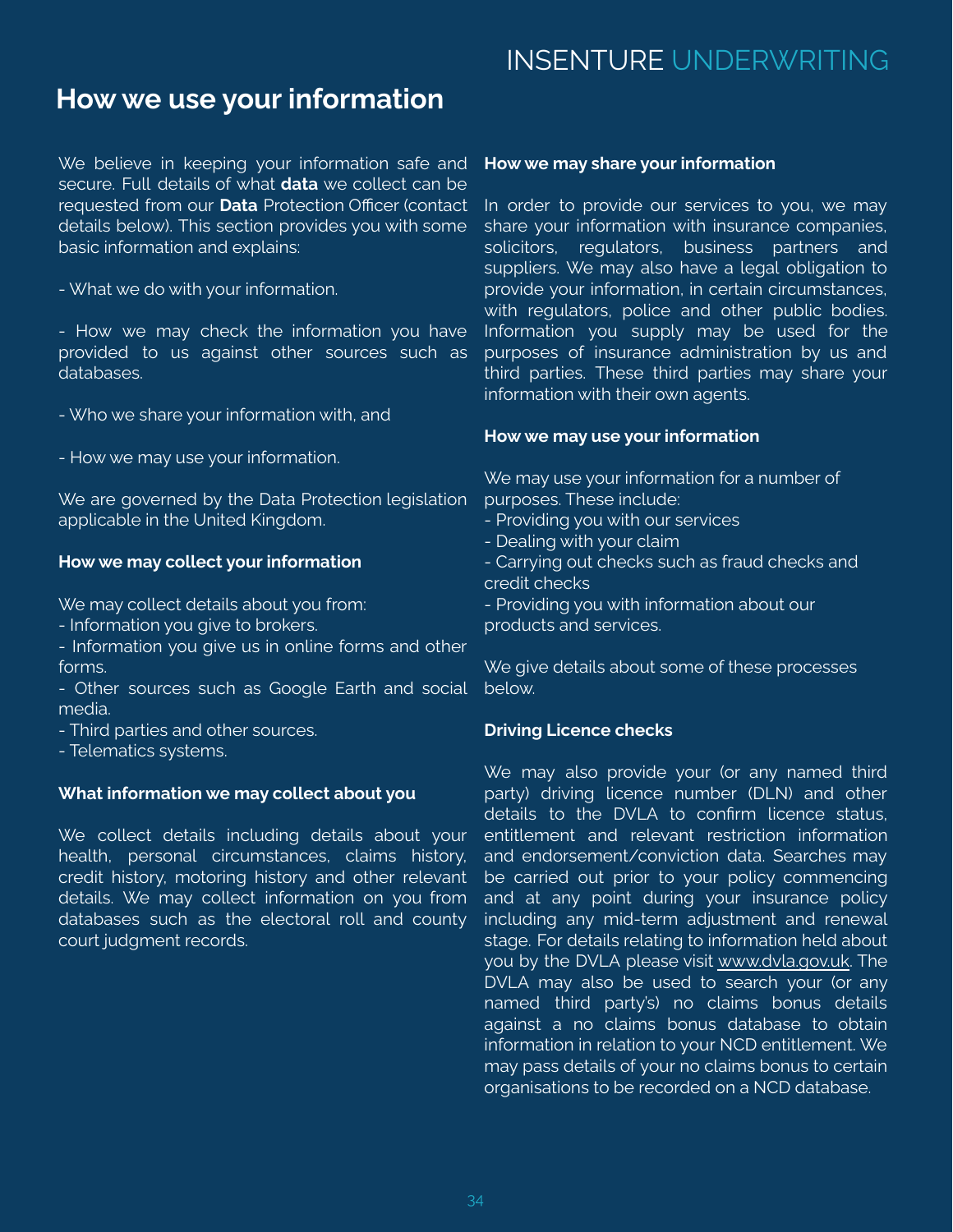# **How we use your information (continued)**

### **Providing you with details on our Products and Services**

Where you have given us your consent to do so, we will send you information about products and services of ours and other companies in our Group which may be of interest to you. We may contact you by telephone, letter or email (as you have indicated).

You have a right at any time to stop us from contacting you for marketing purposes or giving your information to other members of the Group.

If you no longer wish to be contacted for marketing purposes then please contact our Data Protection Officer (contact details below).

### **Motor Insurance Database**

Your policy details will be added to the Motor Insurance Database (MID), run by the Motor Insurers' Bureau (MIB). MID and the data stored on it, including your personal details, may be looked at and used by certain statutory and/or authorised bodies including the Police, the DVLA, the Insurance Fraud Bureau and other bodies permitted by law.

If you are involved in an accident (in the UK or abroad), insurers and/or the MIB may search the MID to obtain relevant information.

Persons pursuing a claim in respect of a road traffic accident (including citizens of other countries) may also obtain relevant information which is held on the MID.

It is vital that the MID holds your correct registration number. If it is incorrectly shown on the MID you are at risk of having your vehicle seized by the Police. You can check that your correct registration details are shown on the MID at www.askmid.com.

#### **Fraud Prevention and Detection**

We carry out fraud checks on our customers. We do this in order to prevent fraud and also to help us make decisions about the provision, pricing and administration of insurance. When carrying out these checks, we will search against fraud detection databases. We may pass details about you to some of these databases. Law enforcement agencies, financial service providers, fraud prevention agencies, Police and other organisations may also access these databases.

### **Claims History**

We may process data relating to your claims history for the purposes of assessing any **claim** you may make.

The aim is to help us to check information provided and also to prevent fraudulent claims. When you tell us about an incident we will pass information relating to it to these databases. We may search these databases when you apply for insurance, in the event of any incident or **claim**, or at time of renewal.

### **Credit Searches and Accounting**

In assessing an application for insurance or policy renewal, we may search files made available to us by credit reference agencies. They keep a record of that search.

Credit reference agencies share information with other organisations, enabling applications for financial products to be assessed or to assist the tracing of debtors, or to prevent fraud.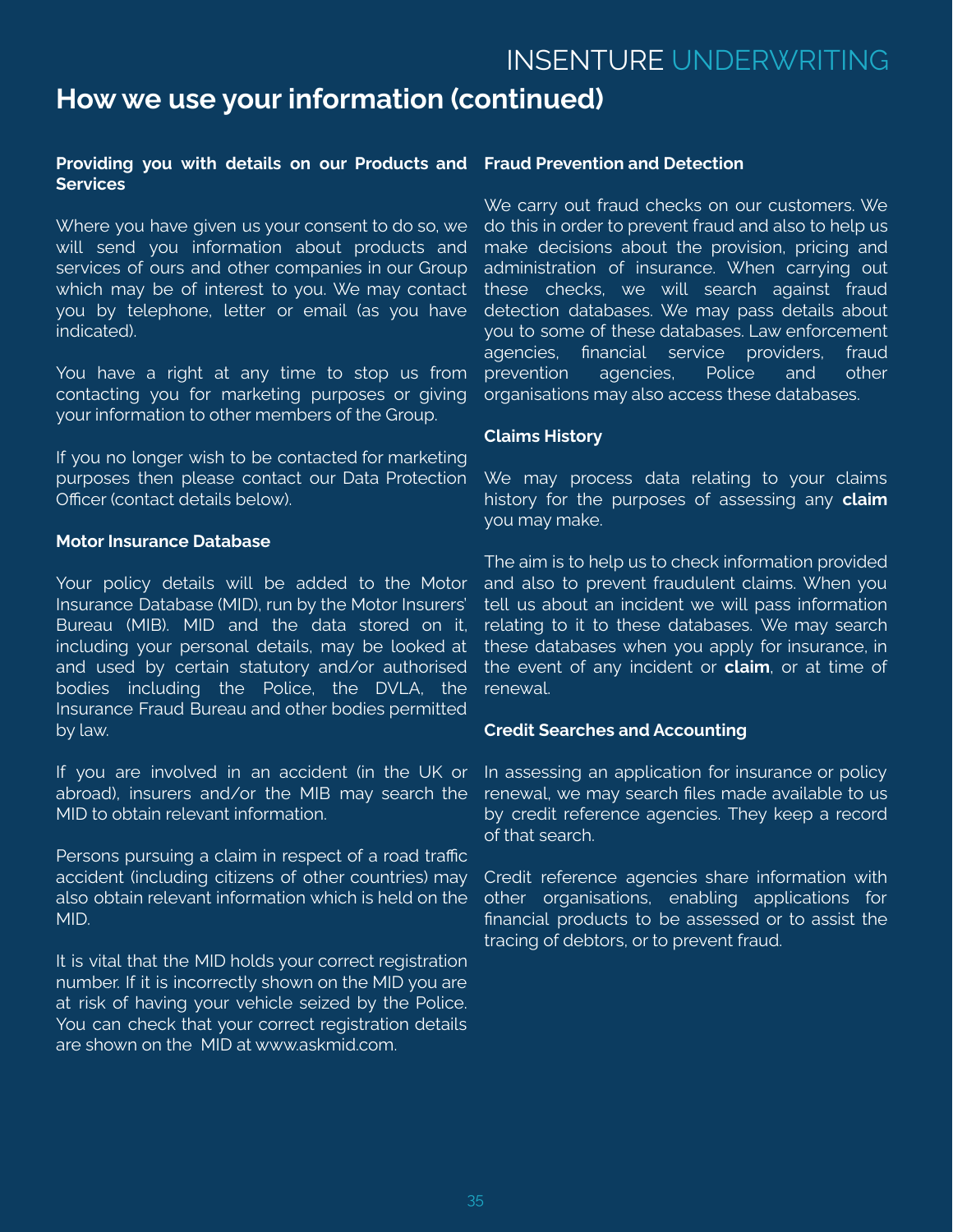# **How we use your information (continued)**

# **Transfers**

Sometimes your information may be transferred outside the European Economic Area by us, by the organisations with whom we share your information or by the servants and agents of these organisations. If we do this we will ensure that anyone to whom we pass it provides an adequate level of protection.

# **Your Rights as a Data Subject**

Under Data Protection Laws you have certain rights; these include for example, a right to understand what data we hold on you and a right to ask us to amend that data if it is incorrect. If you would like to exercise any of your rights please contact our Data Protection Officer (contact details below).

# **Data protection officer**

If you have any questions about how we use your data, or to exercise any of your data rights please contact our Data Protection Officer at:

Data Protection Officer Insenture Underwriting Services Limited First Floor 94 - 102 High Street Hampton Hill TW12 1NY